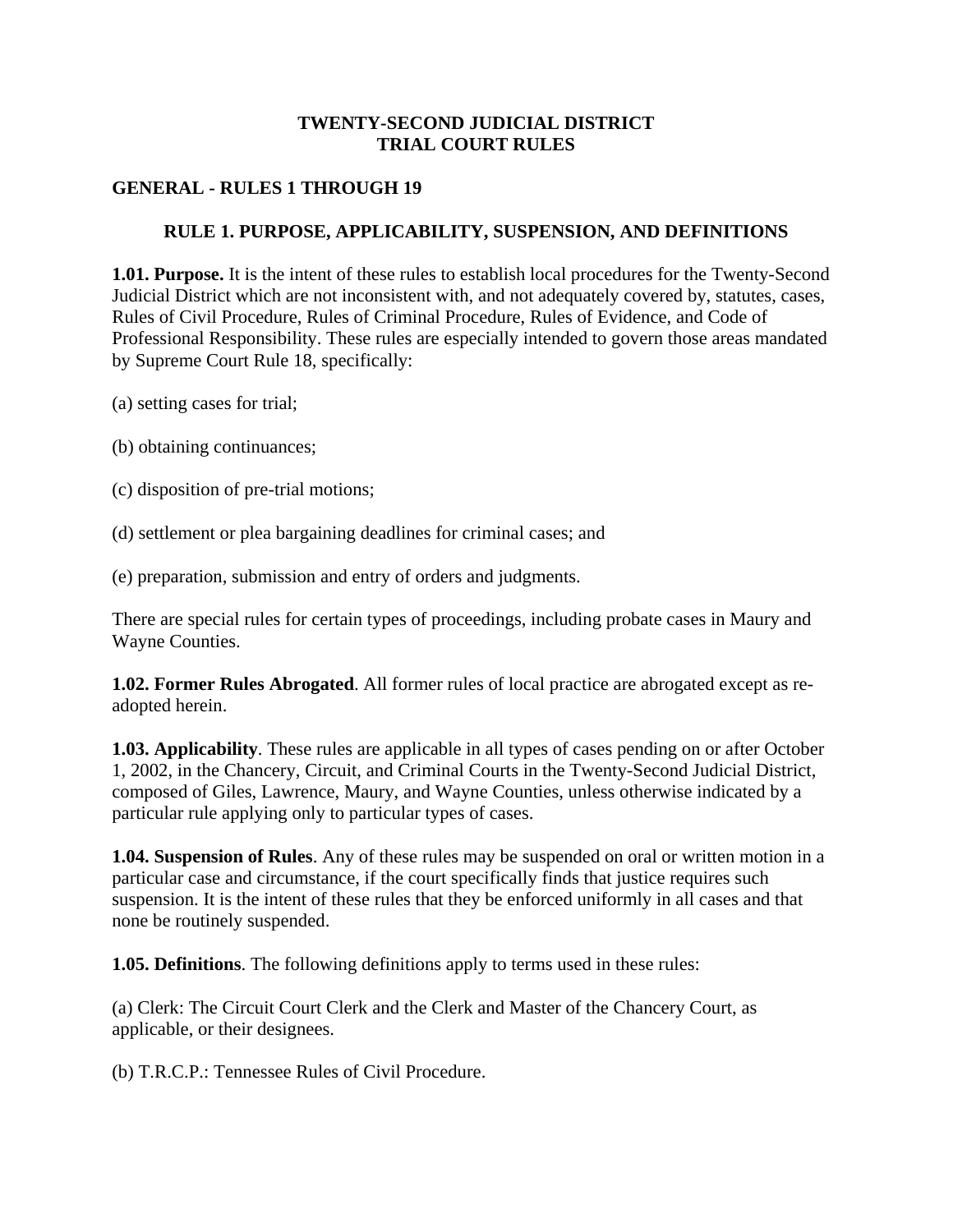(c) T.R.Crim.P.: Tennessee Rules of Criminal Procedure.

**1.06. Citation**. These rules may be cited as "Trial Court Rule \_\_\_\_\_\_\_."

# **RULE 2. GRAND AND TRIAL JURORS**

Persons selected at random for jury service shall be summoned for, selected on, and begin their service on a date not more than ten (10) days before or after the following dates:

Giles County: the third Mondays in March and September of each year;

Lawrence County: the first Mondays in April and October of each year;

Maury County: the fourth Mondays in February, June, and October of each year; and

Wayne County: the second Mondays in March and September of each year.

The Circuit Court Clerk shall arrange for a judge to preside over the selection process at a date and time set in accordance with the foregoing. Grand and trial jurors so selected shall continue to serve until successors are selected for the next term, unless previously excused by the court. Any deviation from the foregoing schedule shall not be grounds for challenging any action of any grand or trial jury.

# **RULE 3. COURT SESSIONS AND SCHEDULES OF JUDGES**

**3.01. Court Sessions**. Regular sessions of court will open at 9:00 a.m. or at such other time as that judge may approve. Judges, attorneys, and parties shall be prompt at all sessions.

**3.02. Scheduling for Civil Hearings and Trials.** Circuit Civil and Chancery cases shall be scheduled for hearings or trials in accordance with Rules 20, 21, and 22.

**3.03. Scheduling for Criminal Hearings and Trials.** Criminal cases shall be scheduled for hearings or trials in accordance with Rules 40 and 41.

## **RULE 4. APPEARANCE, CONDUCT, AND FEES OF COUNSEL**

**4.01. Attorneys Not Licensed in Tennessee.** Attorneys not licensed to practice law in Tennessee shall comply with Supreme Court Rule 19.

**4.02. Counsel of Record; Entry of Appearance**. All counsel who have entered an appearance in a case will be counsel of record. Entry of an appearance shall be made in one of the following ways:

(a) the filing of pleadings;

(b) the filing of a formal notice of appearance or written request;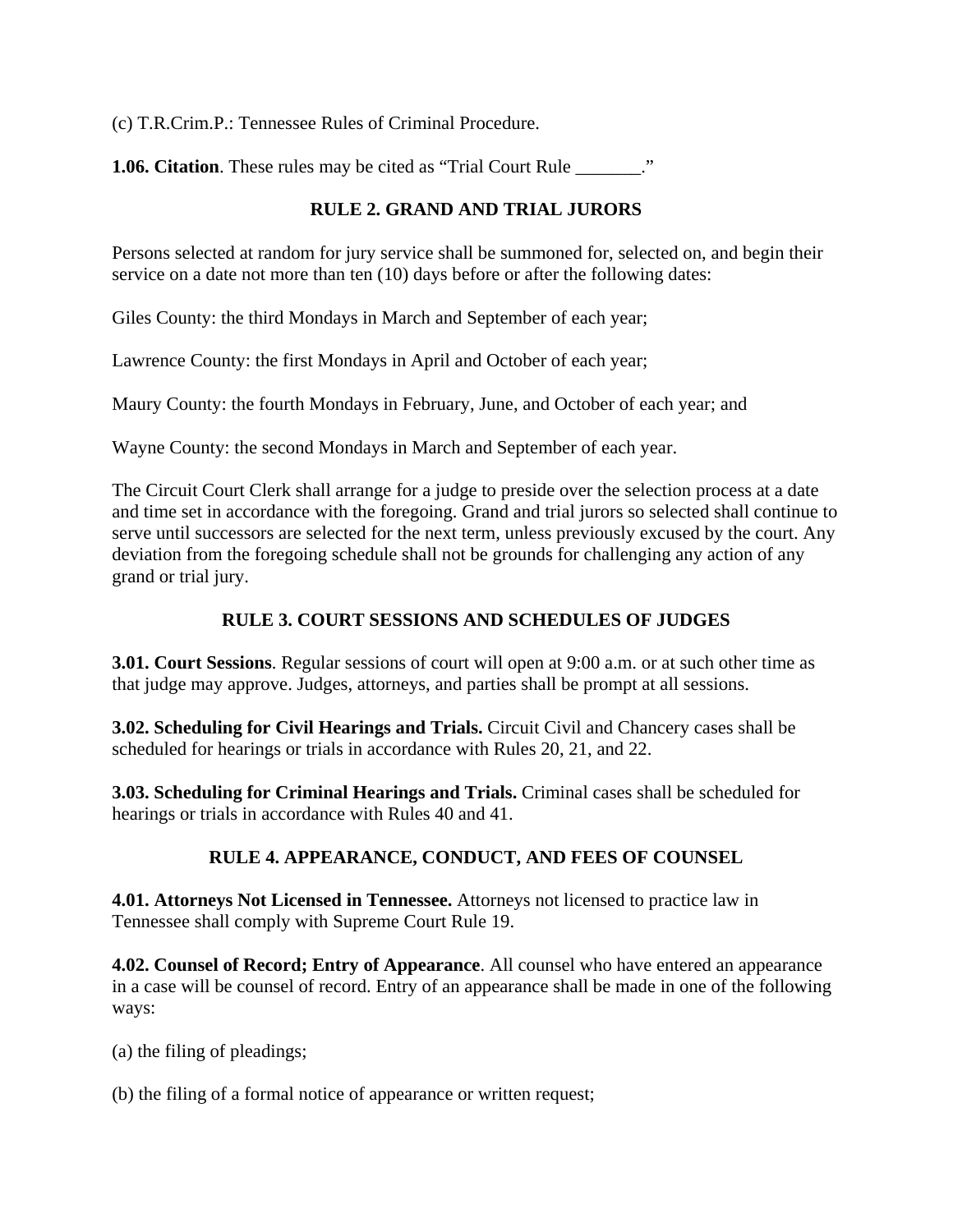(c) appearance as counsel at an arraignment; or

(d) appointment by the court.

**4.03. Withdrawal of Counsel**. No attorney may withdraw except for good cause and by leave of court upon motion after notice to his or her party and adverse parties.

**4.04. No Appearance Entered; Copies of Pleadings**. If a party does not have counsel of record, copies of the pleadings filed by other parties shall be furnished to that party. If a party does not have counsel of record, that fact shall be called to the attention of the court before any action is taken on any pleading which substantially affects the case.

#### **4.05. Conduct of Counsel During Trial**.

(a) During trial, counsel shall not exhibit familiarity with witnesses, jurors, or opposing counsel, and the use of first names for adults shall be avoided, unless necessary to distinguish between persons with the same last name and gender. During opening statement or argument, no juror shall be addressed individually by name.

(b) Bench conferences should be requested only when necessary.

(c) Counsel should refrain from interrupting the court or opposing counsel until the statement being made is fully completed, except when reasonably necessary to protect his client, and should respectfully await the completion of the court's statement or opinion before undertaking to point out objectionable matters. In the presence of a jury, objecting counsel shall state the legal grounds without argument or discussion, except by leave of court.

(d) Except by leave of court, attorneys shall stand while examining prospective jurors and witnesses and while addressing the jury or the court.

(e) All male attorneys shall wear coats and ties, and all female attorneys shall wear attire of equal dignity.

(f) Except as may be required for a zealous cross-examination, attorneys shall show respect to all trial participants, especially their fellow professionals.

**4.06. Communications with Jury**. All attempts to curry favor with jurors by expressing concern for their personal comfort or convenience are unprofessional. Suggestions of counsel regarding the comfort or convenience of jurors, and propositions to dispense with argument, peremptory challenges, or sequestration shall be made to the court out of the jury's hearing. Before and during the trial, an attorney shall avoid conversing or otherwise communicating with a juror on any subject, whether or not pertaining to the case.

**4.07. Contacting Judge**. Neither an attorney nor a party to a pending action shall contact the judge before whom the matter is pending, except for scheduling purposes or an emergency, except by letter or orally with other counsel of record and unrepresented parties present in person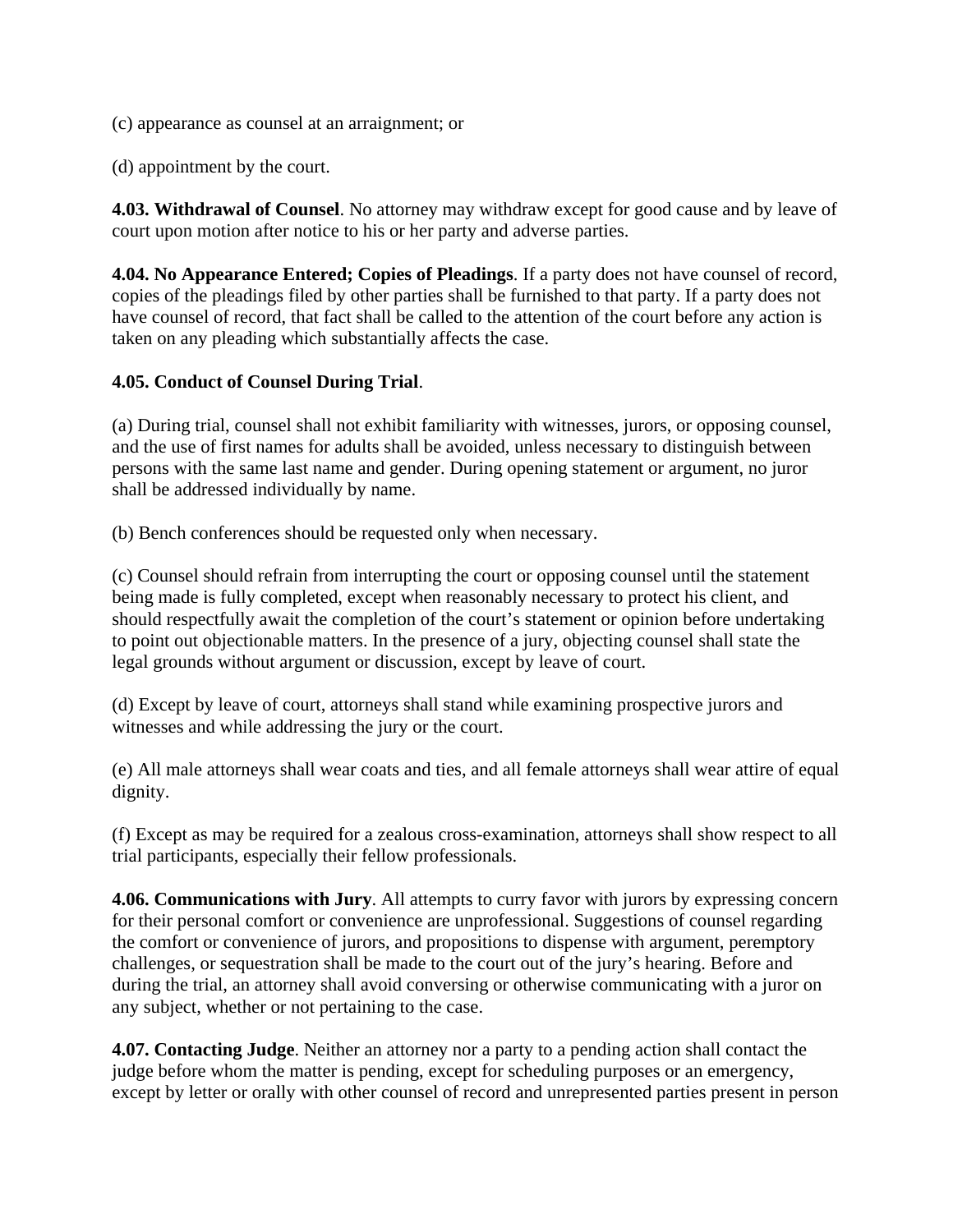or by telephone. A copy of all such letters shall be sent to all counsel of record, unrepresented parties, and the clerk.

**4.08. Setting Attorney Fees**. Whenever it is necessary for the court to fix fees for an attorney, the attorney shall state the time spent on the case, a suggestion of the amount of a proper fee, and any other information requested by the court. In fixing fees of attorneys, the court will consider the factors set forth in Supreme Court Rule 8. See Rules 33.03 and 33.05 for probate matters.

## **RULE 5. COURT FILES**

All papers and records of the Court shall be in the custody of the clerk. Files may be withdrawn only by judges or attorneys with offices in this judicial district, and only upon the signature of such judge, attorney, or a representative. The clerk shall retain a substitute folder or card with such signature until the file is returned. Copies of the content of files shall be furnished by the clerk at a reasonable cost.

#### **RULE 6. SERVICE OF PROCESS BY PERSONS OTHER THAN SHERIFF**

If a summons, a subpoena, or other process is served by persons other than the sheriff or his deputies, the return shall state clearly and legibly the name, address, and telephone number of the process server's residence or business, the date and place where process was served, and the manner of service. It shall be signed by the server and that signature shall constitute a solemn representation to the court that the process was served as stated. All returns shall be made upon the process paper itself, if there is room therefor. If not, the return shall be made upon a separate paper, referring specifically to the process served, and shall be physically attached to said process.

#### **RULE 7. FILING REQUIREMENTS FOR PLEADINGS**

**7.01. Security for Costs and Taxes.** The clerk may refuse to issue process on any civil case where insufficient security has been given for costs and taxes pursuant to Tenn. Code Ann. § 20- 12-120. Any attorney who has two or more outstanding, unpaid bills of costs on prior cases shall be deemed insufficient as surety for such costs and taxes.

**7.02. Address and Date of Birth of Parties.** In civil cases, the original pleading by a plaintiff or petitioner or the first responsive pleading by a defendant or respondent shall provide the clerk that party's date of birth and residential address (except when disclosing a residence may endanger that party).

**7.03. Certificate of Service.** Except for original complaints and petitions requiring service of process on adverse parties, the clerk may refuse to accept and file papers without a certificate of service which complies with all applicable statutes and rules of civil, criminal, or appellate procedure.

## **RULE 8. SUBPOENAS**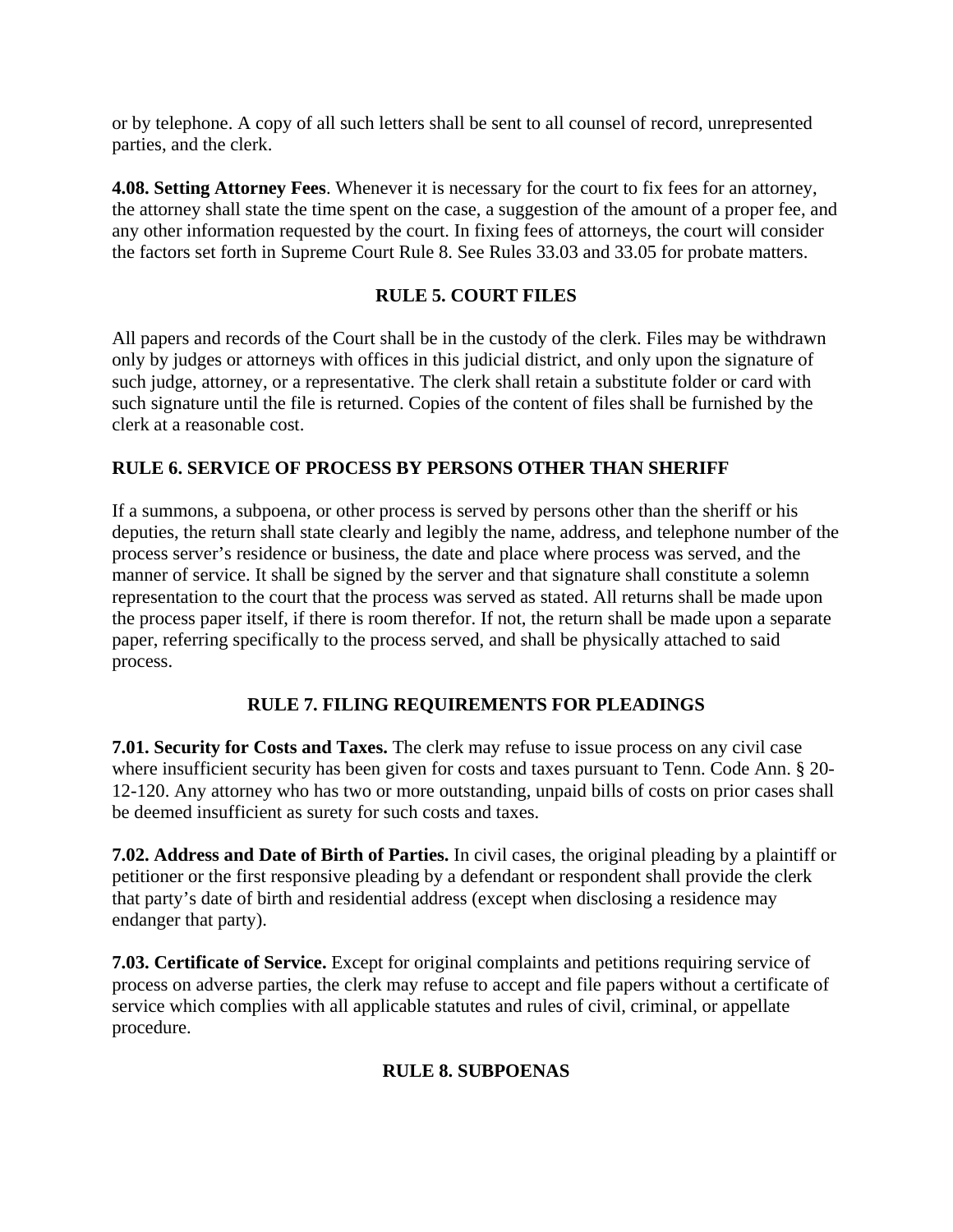**8.01. Issuance, Service, and Return**. All subpoenas for witnesses shall be issued and signed by the clerk in triplicate. The clerk shall deliver the "original" and the "service copy" to the authorized person for service. The original shall be used by the server to make his return to the clerk, and may be designated "return copy." The service copy is to be left with the witness by the server. One copy shall be designated "file copy" and retained in the file until the original is returned, after which the file copy may be removed and discarded.

**8.02. Minimum Times if Absence of Witness to be Ground for Continuance**. If absence of a witness is to be a ground for a continuance, the subpoena for that witness must be dated, issued, and transmitted to the server before the date of trial, at least five (5) days for an in-county witness and at least seven (7) days for an out- of-county witness.

### **RULE 9. COURT REPORTERS**

It is the responsibility of litigants to arrange for court reporters in civil and misdemeanor cases, if desired. Proceedings may not be postponed or delayed because of a court reporter's absence or tardiness. It is the responsibility of the Circuit Court Clerk to arrange for an official court reporter in all felony proceedings, and to later notify such court reporter if not needed. An attorney appealing a case shall immediately communicate with the court reporter concerning preparation of, and payment for, the transcript.

### **RULE 10 . EXHIBITS**

**10.01. Depositions and Discovery Material**. Depositions and discovery material submitted to the court as evidence which are not read to the court shall be marked as trial exhibits.

**10.02. Custody of the Clerk**. All trial exhibits shall be accounted for and placed in the custody of the clerk unless otherwise directed by the court.

**10.03. Disposition of Exhibits**. After final determination of any case by an appellate court or by the expiration of time for an appeal, the parties shall have thirty (30) days to withdraw exhibits. The clerk may thereafter destroy or dispose of exhibits not so withdrawn, after seven (7) days notice to the parties.

#### **RULE 11. FUNDS ON DEPOSIT WITH CLERK**

The clerk shall invest funds in interest bearing accounts only when there is a specific order directing such investment, suggesting the period of time the funds should be invested, and containing the full legal name, address and social security number of the person(s) whose funds are being invested. In guardianships, the date of birth and the date the minor shall reach the age of majority shall be stated in the order along with information about the amounts and schedules of possible withdrawals for education, medicals or other expenses of the minor.

### **RULE 12. COURTROOM SECURITY AND FIREARMS**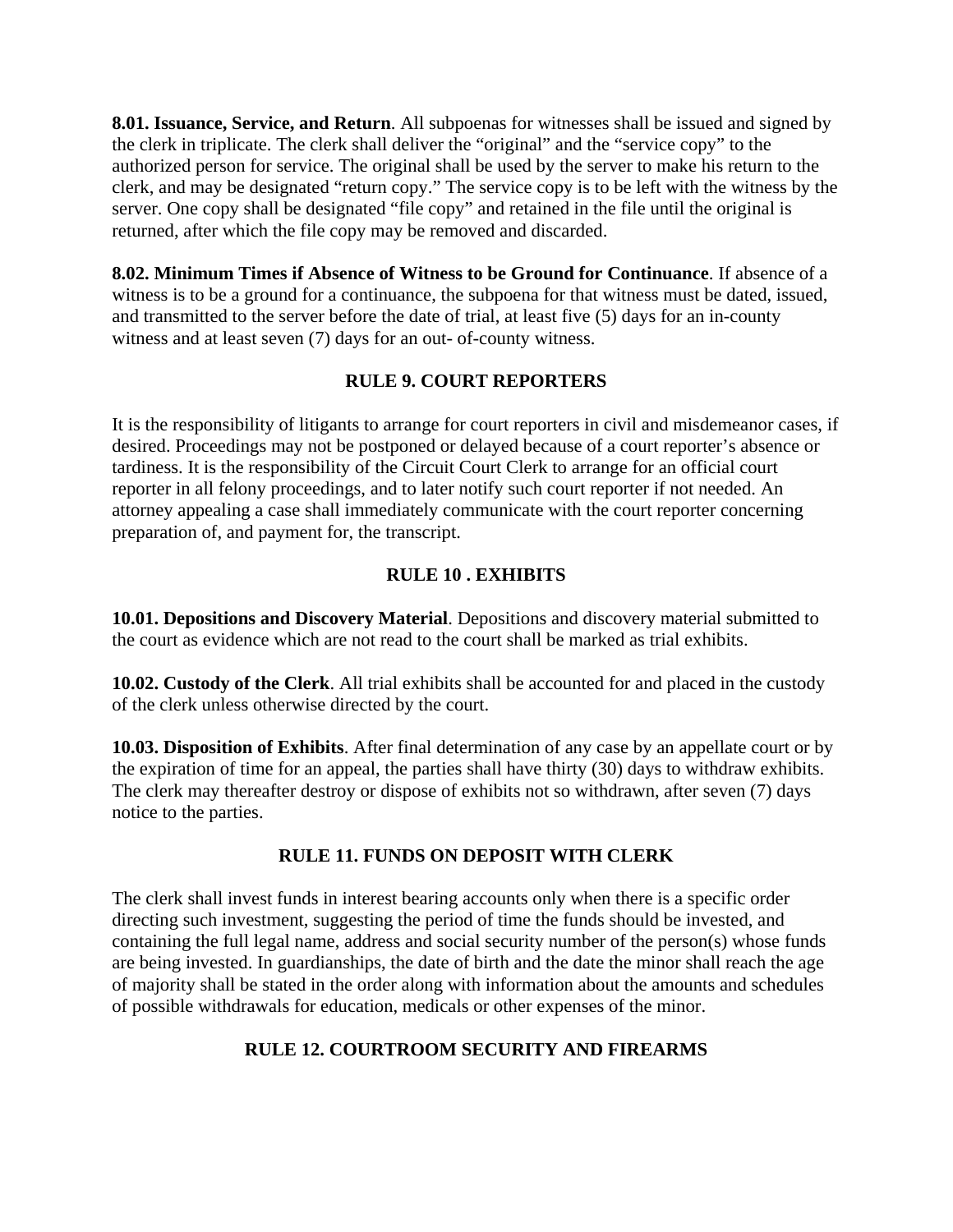In order to ensure and maintain proper security for the protection of government property and the safety of the court, court personnel, attorneys, parties, witnesses, and spectators, the sheriff and court bailiffs are authorized and directed to employ all lawful and constitutional means necessary to ensure the security of the courtrooms and all passages, corridors, rooms, and points of ingress and egress thereto. The sheriff may establish and promulgate reasonable regulations, not inconsistent with this rule, for purposes of courtroom security including, but not limited to, the search of all persons and containers before entry into courtrooms of the county. Anyone seeking to enter a courtroom and not consenting to a search, when requested by one lawfully authorized to conduct such search, will not be admitted. Strip body searches are not authorized. Only authorized personnel serving the court shall wear sidearms in the courtroom while court is in session. In the discretion of the judge of each division of this court, all persons who are legally authorized to carry a firearm because of their status as law enforcement officials may wear said firearms in the courtroom, if they are present only as non-party witnesses. All other persons legally authorized to carry firearms must relinquish possession of their firearms to the sheriff or court bailiff while they are in the courtroom.

#### **RULE 13. APPEALS FROM GENERAL SESSIONS**

### **OR JUVENILE COURT**

When a case is appealed to circuit court from general sessions or juvenile court, the clerk shall give immediate notice of such appeal to the adverse party or his attorney, so such adverse party may know that the judgment being appealed has not become final.

#### **RULES 14-19. (RESERVED)**

#### CIRCUIT CIVIL AND CHANCERY CASES - RULES 20 THROUGH 39

#### **RULE 20. DETERMINING JUDGE FOR CIVIL CASES**

**20.01. Cases Not Assigned Before Scheduling of Summary Judgment Motion or Trial.** Civil cases shall not be assigned to a particular judge or division of court, until it is set for hearing of a summary judgment motion or is set for trial. Once a case has been set for hearing of a summary judgment motion or is set for trial before a particular judge, that judge shall be responsible for all future hearings and the trial, unless the parties agree otherwise or the judge recuses himself or herself or transfers the case for a sooner or more convenient date.

#### **20.02. Procedures for Selecting Responsible Judge for Summary Judgment Motion or**

**Trial.** When a motion for summary judgment is filed or a case is ready for trial, the parties may unanimously agree upon the judge to hear the motion or trial. If they cannot agree upon a judge, a random selection can be made by a method or person agreeable to all parties. If the parties cannot unanimously agree on a judge or method of selection, the secretary of the then presiding judge shall select a judge after considering the schedules of all of the judges and any unpublished procedures established from time to time by the judges.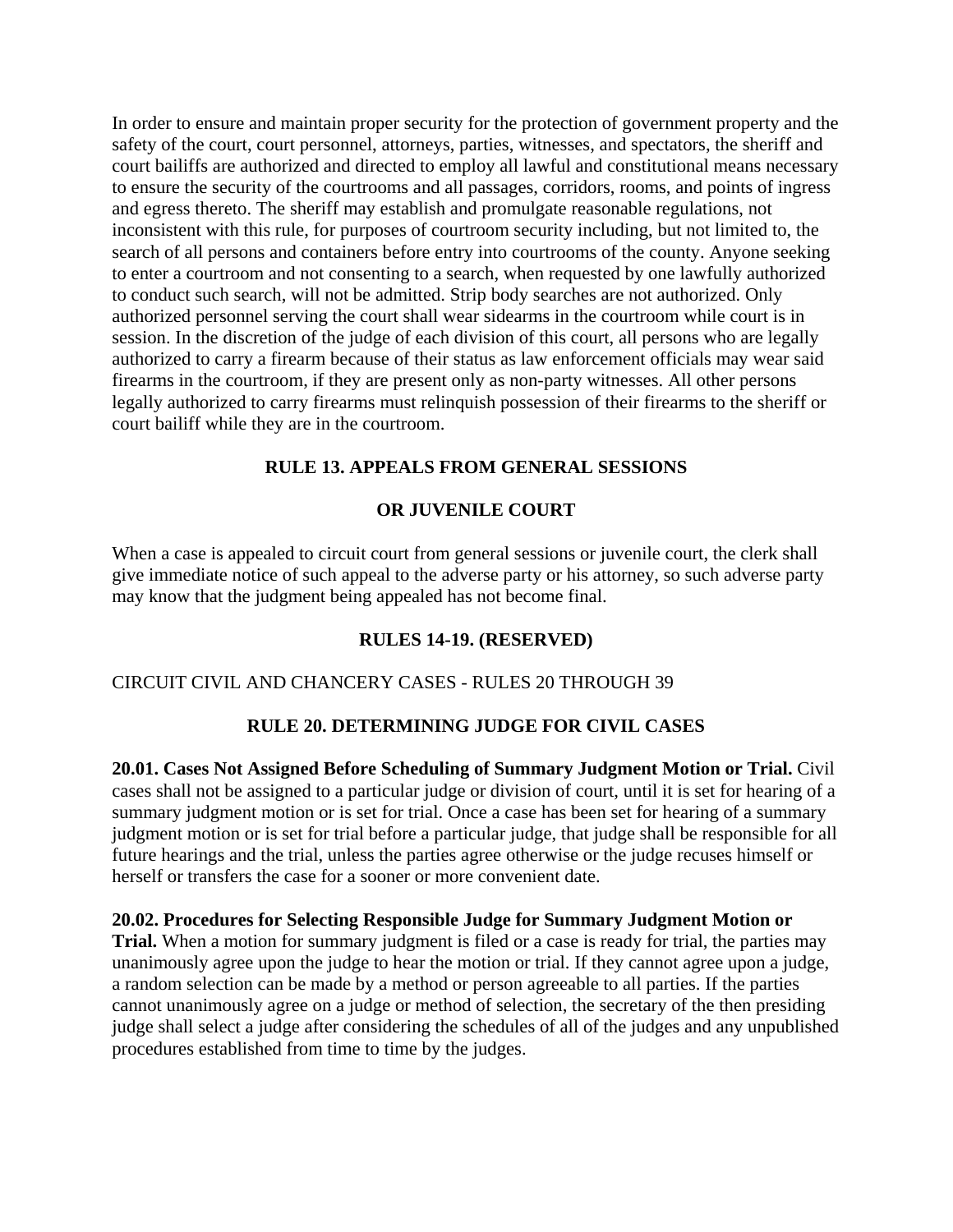**20.03. Interchange, Recusal, or Transfer After Judge Selected.** Even after a particular judge is selected for a case, nothing shall prohibit the judges from interchanging by agreement for the convenience of themselves or the litigants or prohibit the judge from recusal to avoid a conflict of interest or other ethical concern. If the litigants and the selected judge's secretary cannot find early or convenient trial dates on the selected judge's calendar, they may get a trial date with another judge through the secretary of the presiding judge, if another judge has available significantly earlier or more convenient dates than the selected judge, in which event the selected judge may order a transfer of the case for trial on a certain date before the other judge willing to accept the same. Cases set for trial before a judge may be transferred on the trial date to any other judge who will accept the transfer. At the time of transfer, no motion should be pending before the transferring judge. When transferred, the case will remain before that transferee judge for all subsequent proceedings.

**20.04. Exception for Settlements and Dismissals.** Any judge may order approval of a settlement or notice of voluntary non-suit. If a judge is working with a clerk to eliminate from the docket old cases with no court file activity during the preceding twelve months, that judge may sign dismissal orders on all such cases without regard to selection under this rule.

**20.05. Unanimous Agreement for a Different Judge.** All parties in a given case may agree to select a different judge to hear and determine all remaining issues in the case, including the trial, and may submit an agreed order for signature by the previous or future judge.

## **RULE 21. SETTING, CONTINUANCES, AND VOLUNTARY**

## **NONSUITS OF CIVIL CASES**

**21.01. Method of Setting**. Civil cases shall be set for hearing or trial in one of the following ways:

(a) By agreement of the parties after consultation with and confirmation to the clerk under Rule 22 or the judge's secretary under Rule 23;

(b) By motion of a party heard in open court;

(c) By the court with notice to the parties; and

(d) By docket call of the clerk or a judge.

**21.02. Certifying Cases Ready When Set**. When a case is set by agreement or when a case is set by motion without objection to having it set, all counsel are certifying that the case will be in all respects ready for trial on the trial date.

**21.03. Deadline for Trial Preparation**. When a party objects to having a case set because trial preparation is not complete, the court may establish a deadline for completing trial preparation.

#### **21.04. Continuances.**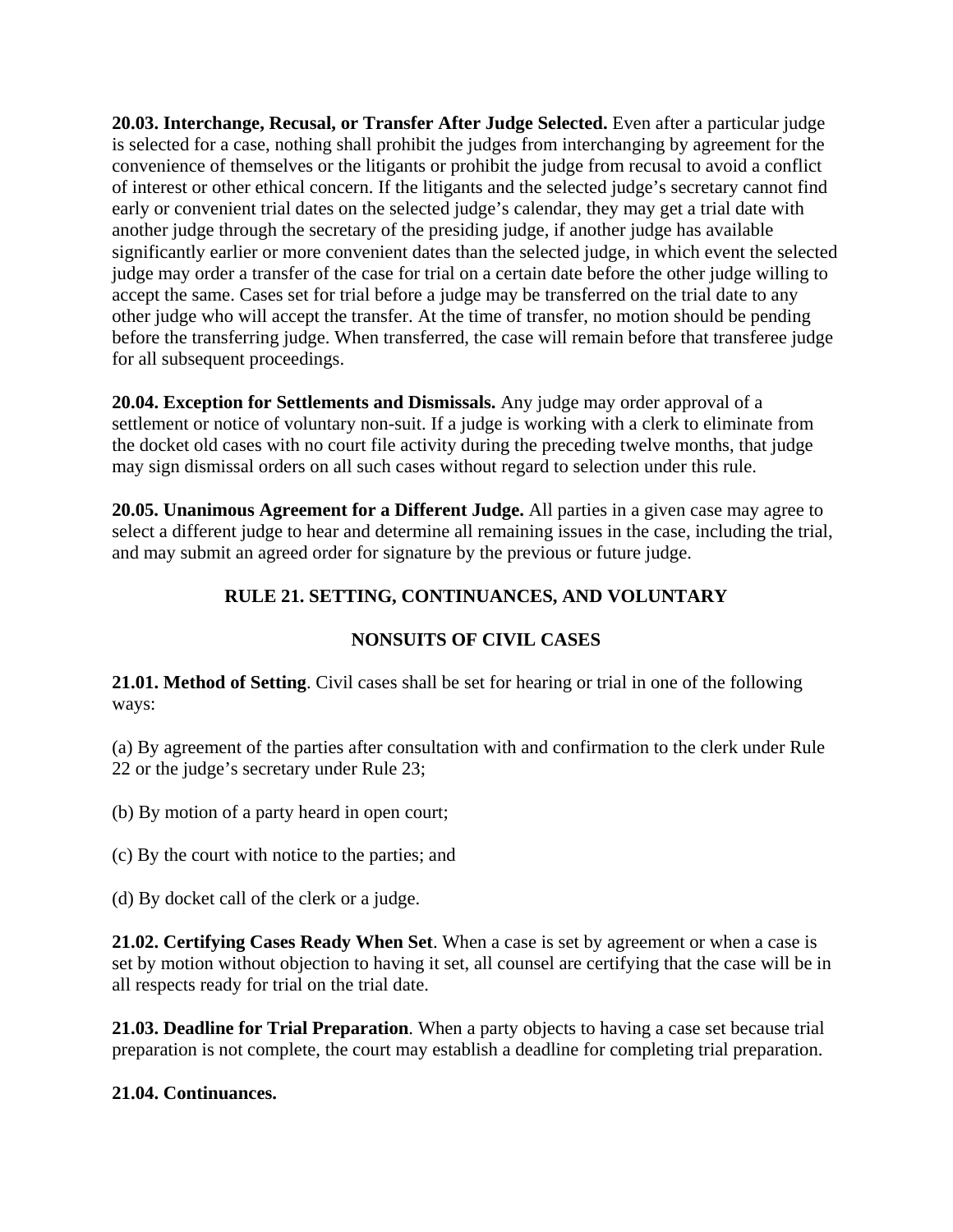(a) A case may not be continued without approval of the judge before whom the same is set. A case will not be continued except for good cause, which shall be brought to the attention of the judge and other parties as soon as practicable before the date of the trial. In deciding whether to grant a continuance, the court shall consider the position of the case on the docket, the number of past continuances, the nearness of the trial date, the possible loss of a court day, and jury inconveniences and costs, as well as the grounds for the motion.

(b) Absence of a witness will not be grounds for a continuance, unless the witness has been subpoenaed in accordance with the requirements of these rules.

(c) When a case is set by agreement or set upon motion without objection to having it set, failure to have completed discovery, inability to take a deposition for evidence, failure to have completed any other trial preparation, or unavailability of counsel on the trial date, except for unforeseen health reasons, will not be grounds for a continuance.

**21.05. Award of Fees and Expenses**. If a case is continued, the court may award a party opposed to the continuance attorney's fees and other expenses, including lost wages and travel expenses for himself and his witnesses and tax the same against the moving party as court costs. The court may also order a party to reimburse the county for the cost of jurors if the fault of a party results in a continuance when it is too late to cancel the appearance of jurors.

**21.06. Voluntary Nonsuits.** Upon taking of any voluntary nonsuit, the clerk will immediately notify the judge to whom the case has been assigned.

# **RULE 22. SCHEDULING CIVIL, NON-JURY CASES REQUIRING**

# **LESS THAN TWO HOURS**

**22.01. Civil, Non-jury Cases Requiring less than Two Hours to Be Set by Clerk.** Chancery and circuit civil hearings and non-jury trials requiring less than two (2) hours may be set by the clerk on regular chancery and circuit non-jury days, with the agreement of the parties and without the approval of the judge or judge's secretary. If the parties cannot agree, either party may file a motion to set. Such regular chancery and circuit non-jury days are as follows:

**22.02. Division I Regular Chancery and Circuit Non-jury Days.** Division I will be in Maury on second (Circuit), third (Chancery), and fifth (Chancery) Fridays, will be in Giles on fourth Fridays, and, in the week of the first Monday of each month, will be in Wayne on Monday, Lawrence on Tuesday, and Giles on Wednesday.

**22.03. Division II Regular Chancery and Circuit Non-jury Days.** Division II will be in Maury on first (Chancery), third (Circuit), and fifth (Circuit) Fridays, will be in Lawrence on second and fourth Fridays and, in the week of the second Monday of each month, will be in Maury on Monday, Lawrence on Tuesday, Giles on Wednesday, and Wayne on Thursday.

**22.04. Division III Regular Chancery and Circuit Non-jury Days.** Division III will be in Lawrence on third and fifth Fridays, will be in Maury on first (Circuit), second (Chancery), and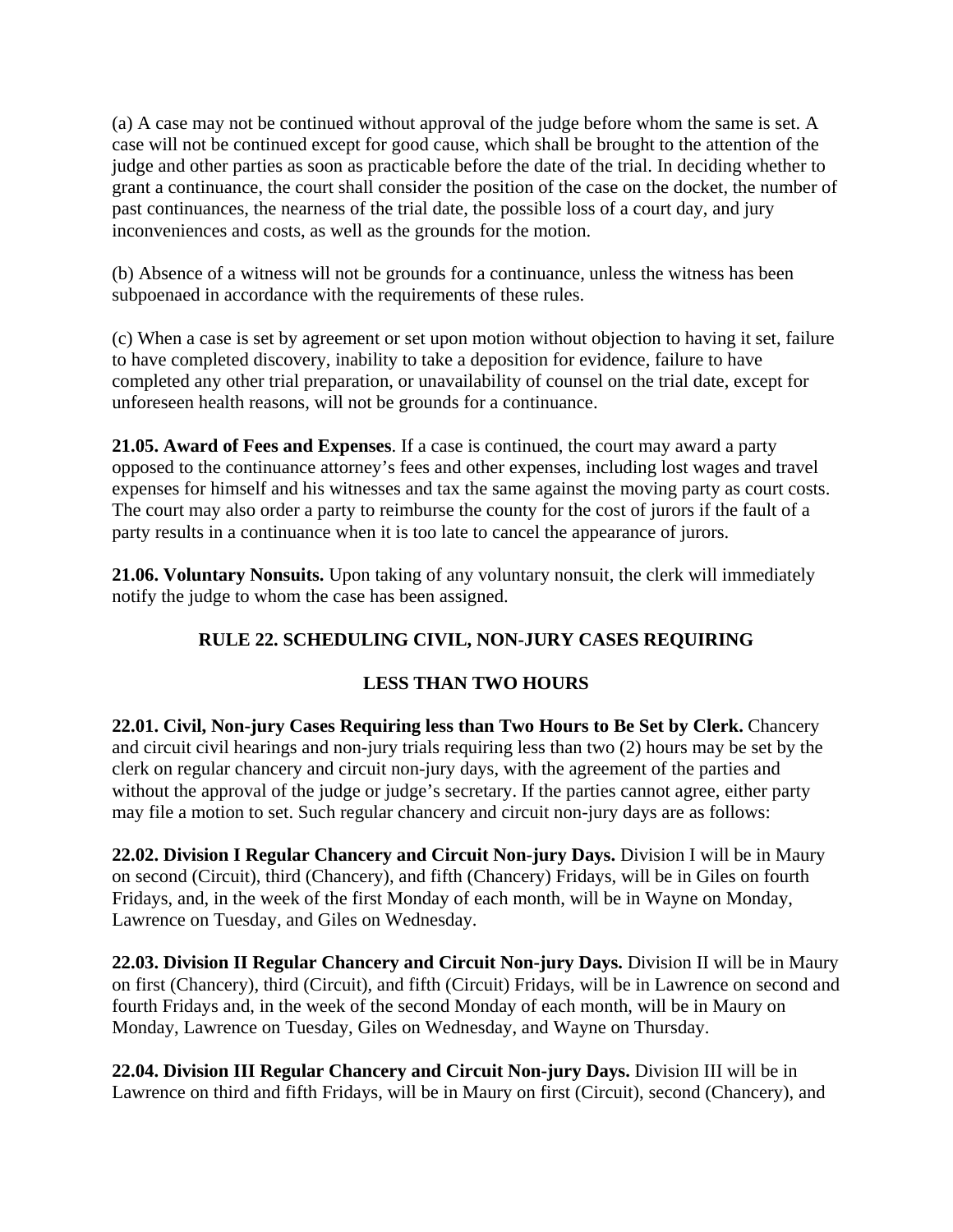fourth (Chancery) Fridays and, in the week of the third Monday of each month, will be in Maury on Monday, Lawrence (Circuit) on Tuesday, Giles on Wednesday, and Wayne on Thursday.

**22.05. Division IV Regular Chancery and Circuit Non-jury Days.** Division IV will be in Lawrence on the first Friday, will be in Giles on second and fifth Fridays, in Maury on the fourth Friday (Circuit) and, in the week of the fourth Monday of each month, will be in Maury on Monday (Chancery), Lawrence on Tuesday, Maury on Wednesday (Chancery), and Wayne on Thursday.

### **RULE 23. SCHEDULING CIVIL CASES WITH JURY OR REQUIRING MORE THAN TWO HOURS**

**23.01. Civil Cases with Jury or Requiring More Than Two Hours to Be Set by Judge's Secretary.** Chancery and circuit civil trials requiring more than two (2) hours or with a jury shall be scheduled by the secretary of the judge selected in accordance with Rule 20. If the parties cannot agree, either party may file a motion to be heard by the selected judge. The secretary shall keep a master calendar for that judge, with copies thereof distributed to the eight clerks in the district for the current and next months. Since the secretary may modify the calendar from time to time as cases are settled, continued, or rescheduled, that secretary's original shall be the only official calendar for that judge.

**23.02. Giles County Civil Rotation.** Rule 23.01 trials shall be scheduled as follows: Division I in January, May, and September in the week of the fourth Monday; Division II in February, June, and October in the week of the third Monday; Division III in March, July, and November in the week of the first Monday; and Division IV in April, August, and December in the week of the second Monday.

**23.03. Maury County Civil Rotation.** Rule 23.01 trials shall be scheduled as follows: Division I in February, June, and October in the week of the fourth Monday; Division II in March, July, and November in the week of the third Monday; Division III in April, August, and December in the week of the first Monday; and Division IV in January, May, and September in the week of the second Monday.

**23.04. Lawrence County Civil Rotation.** Rule 23.01 trials shall be scheduled as follows: Division I in March, July, and November in the week of the fourth Monday; Division II in April, August, and December in the week of the third Monday; Division III in January, May, and September in the week of the first Monday; and Division IV in February, June, and October in the week of the second Monday.

**23.05. Wayne County Civil Rotation.** Rule 23.01 trials shall be scheduled as follows: Division I in April, August, and December in the week of the fourth Monday; Division II in January, May, and September in the week of the third Monday; Division III in February, June, and October in the week of the first Monday; and Division IV in March, July, and November in the week of the second Monday.

#### **RULE 24. JURY DEMAND IN CIVIL CASES**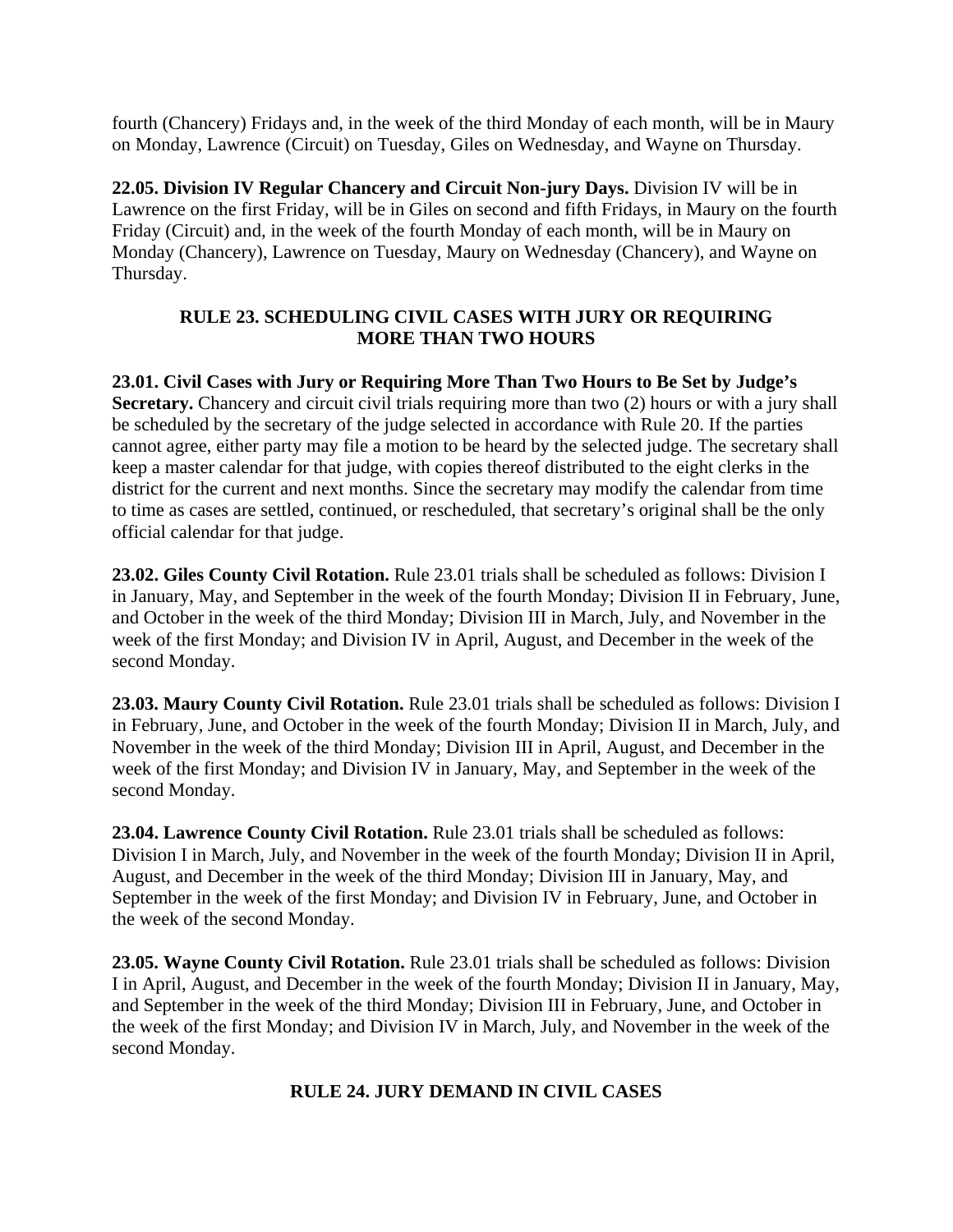**24.01. Procedure**. In any civil case in which a jury is demanded, the words "JURY DEMAND" shall be typewritten in capital letters opposite the style of the case above or below the space for the case number on the first page of the first pleading demanding a jury.

**24.02. Number of Jurors**. The judge and clerk will assume a jury demand is for twelve jurors unless a smaller number is stipulated by the parties. Any stipulation for a smaller number shall not affect the number of peremptory challenges or the manner of making them.

# **RULE 25. DISCOVERY IN CIVIL CASES**

**25.01. Filing Required Only for Use by Court**. Interrogatories, requests for production or admissions, responses, depositions, or any other discovery material shall not be filed with the clerk, unless and until it is to be used in court or considered by the court for any purpose.

**25.02. Interrogatories to Parties.** Interrogatories shall be limited to thirty (30) questions in any given set. Sub-parts of a question shall be counted as additional questions for purposes of determining the overall number, except that the following types of sub-parts are not separately counted: (1) identifying and locating persons being named, (2) identifying, valuing, and explaining the acquisition of property, (3) dates, charges, and other details of medical services, and (4) dates, times, places, and witnesses of alleged wrongdoing or misconduct. In other words, sub-parts that could easily and would normally be included within a single interrogatory will not be separately counted merely because numbered or lettered. Leave of court must be obtained to submit more than thirty (30) interrogatories or to submit additional sets of interrogatories beyond the first set. Requests for leave shall include copies of such additional interrogatories or sets of interrogatories to be submitted, and a statement of counsel as to the necessity for such information, its relevance, or its likelihood to lead to relevant information, and the fact that it cannot readily be obtained from other sources.

**25.03. Requests for Production or Admissions**. Requests for production or admissions shall be so arranged so that after each separate request a blank space shall be provided reasonably calculated to enable the responding party to have his response typed.

**25.04. Computer Diskettes.** If interrogatories and/or requests for production or admissions are prepared on the computer, the submitting party, upon request by a responding party, shall provide a computer diskette with the submitted documents, so the responding party may easily place the response after each individual interrogatory or request. Formal responses shall be in writing and signed in accordance with T.R.C.P.

# **RULE 26. MOTIONS IN CIVIL CASES**

**26.01. Time for Filing Pre-trial Motions**. Pre-trial motions which can be dispositive of one or more issues on the merits must be filed with notice as provided by T.R.C.P. a minimum of five (5) court days before the scheduled hearing for said motions.

**26.02. Time for Filing Responses to Motions**. Responses to motions, including counteraffidavits, depositions, briefs, or any other matters being presented in opposition to motions must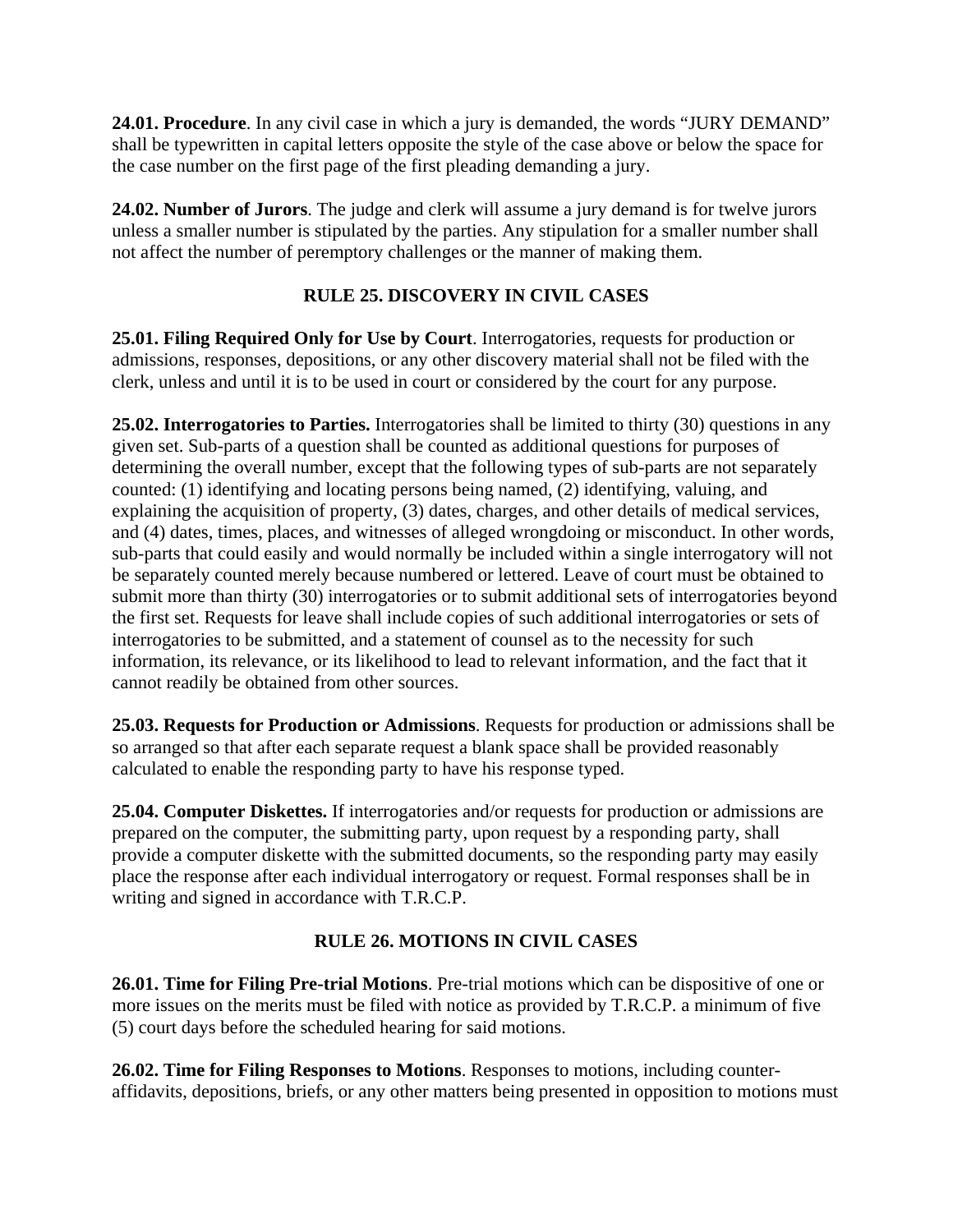be filed and served no later than forty-eight (48) hours (excluding weekends and holidays) in advance of the hearing on the motion.

**26.03. Briefs on Motions**. Every motion which may require the resolution of an issue of law and every motion in which legal authority is relied upon shall be accompanied by a memorandum of law and facts in support thereof. Reply briefs must be filed and served no later than forty-eight (48) hours (excluding weekends and holidays) in advance of the hearing on the motion.

**26.04. Time for Hearings**. Each division shall have one motion day in each county each month (see Rule 22), except when the designated day is a holiday or conflicts with a state judicial meeting. Motions will be set for 9:00 a.m. on such motion days.

**26.05. Striking or Postponement of Motions**. If any party strikes or postpones a motion without agreement of all parties of record or without leave of court, the court may tax as cost reasonable fees and expenses to any party who appeared at the scheduled hearing.

**26.06. Failure to Appear or Late Appearance**. If any party does not appear at a scheduled hearing on a motion or any other matter scheduled to be heard on the motion docket, the court may strike, overrule, or grant the motion in the absence of the party not appearing. Counsel who will be late for a motion hearing shall notify the clerk in advance of the hearing or have an announcement to that effect made at the call of the motion docket.

## **RULE 27. PRE-TRIAL PROCEDURE AND BRIEFS IN CIVIL CASES**

In all civil actions set for trial on the merits, at least FACE="americana xbd bt extra" SIZE="2">seventy-two (72) hours (excluding weekends and holidays) prior thereto:

(a) The names and addresses of witnesses (other than impeachment and rebuttal witnesses) shall be furnished to opposing counsel.

(b) Copies of all exhibits which are proposed to be offered (other than impeachment or rebuttal exhibits) shall be furnished to opposing counsel. When it is impractical to copy exhibits, the proposed exhibits shall be made available for inspection upon reasonable notice.

(c) Depositions to be used as evidence (other than for impeachment) shall be filed with the clerk.

(d) Briefs shall be filed in all contested non-jury cases, except domestic relations cases, worker's compensation cases, negligence cases, and appeals from City and General Sessions Courts. If an issue to be litigated at trial has been briefed in pre-trial motions and counsel believes that the motion brief adequately covered the issue, counsel may refer the court to the motion brief in lieu of briefing the issue for trial.

### **RULE 28. SPECIAL JURY INSTRUCTIONS, SPECIAL VERDICTS, AND WRITTEN FINDINGS AND CONCLUSIONS**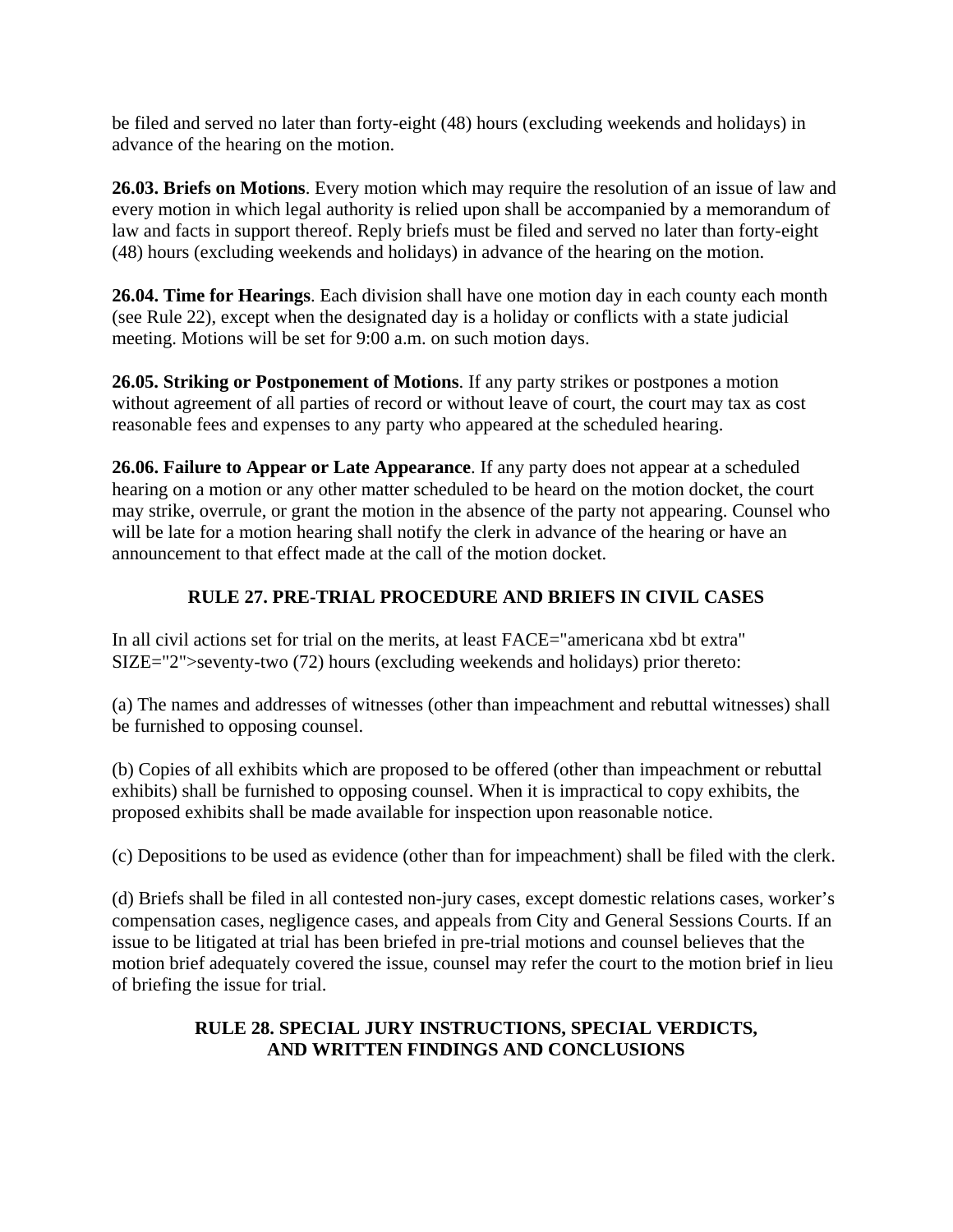**28.01. Request for Special Jury Instructions**. When counsel submits special requests, copies shall be furnished to adversary counsel. When a request for an instruction is made and the request is for a Tennessee Pattern Jury Instruction verbatim, the request shall be made by reference to "TPI (Civil) No.: \_\_\_\_\_\_". If the request is for a modification of an existing instruction, the request shall identify the instruction to be modified by number and identify the deletion or addition. When a request for an instruction is made and there is no instruction on the subject in the Tennessee Pattern Jury Instructions, this fact must be stated in the request.

**28.02. Special Verdicts in Civil Cases**. Requests for special verdicts or written interrogatories must be made before commencement of the trial and must be accompanied by proposed verdict forms, written interrogatories, and proposed instructions, which will be given to the jury along with the special verdict forms or interrogatories. The court shall inform counsel of its proposed action on the requests prior to their arguments to the jury.

**28.03. Written Findings and Conclusions**. Requests for written findings of fact and conclusions of law should be accompanied by proposed findings of fact and conclusions of law and submitted in writing prior to the entry of judgment. The court may decline to make written findings and conclusions if findings and conclusions have been stated from the bench.

## **RULE 29. ORDERS AND JUDGMENTS IN CIVIL CASES**

**29.01. Preparation and Submission of Orders and Judgments**. Unless the court directs otherwise, attorneys for prevailing parties will prepare orders for entry by the court. Orders approved for entry by signatures of all parties or their attorneys are preferred, and shall be immediately signed and entered by the court. All orders must be served on adverse parties within five (5) court days following the day on which the ruling is made by the court, with a line for signature by or for each party. If service is by mail rather than by hand-delivery, the drafting party shall also attempt to transmit the draft by facsimile. Within five (5) court days of receipt of the draft, all parties or their attorneys must sign the draft or must have contacted the drafting party with any objection. If any dispute cannot be resolved by the parties, the one objecting to the draft shall schedule a telephone conference or hearing with the judge. If the drafting attorney has not received any objection within five (5) court days of mailing or delivery, the drafting attorney shall immediately submit the draft to the court with a certificate that this rule has been followed and that no objection has been received. The court may immediately approve and enter the draft as the court's order, unless the judge disapproves the same.

**29.02. Court Costs.** All final judgments, including voluntary non-suits, shall provide for the taxing of court costs. Whenever it appears to the clerk that a judgment has been satisfied but that court costs have not been paid, the clerk may apply to the court for a re-taxing of court costs. The clerk shall notify the parties of the application and the date and time it will be considered by the court.

**29.03. Non-minute Entry Orders**. Written findings of fact and conclusions of law, temporary restraining orders in domestic relations cases, orders setting cases for trial, orders granting or denying a continuance, and other orders not affecting the legal course of an action may be designated by the clerk as non- minute entry orders. Such designated orders shall not be spread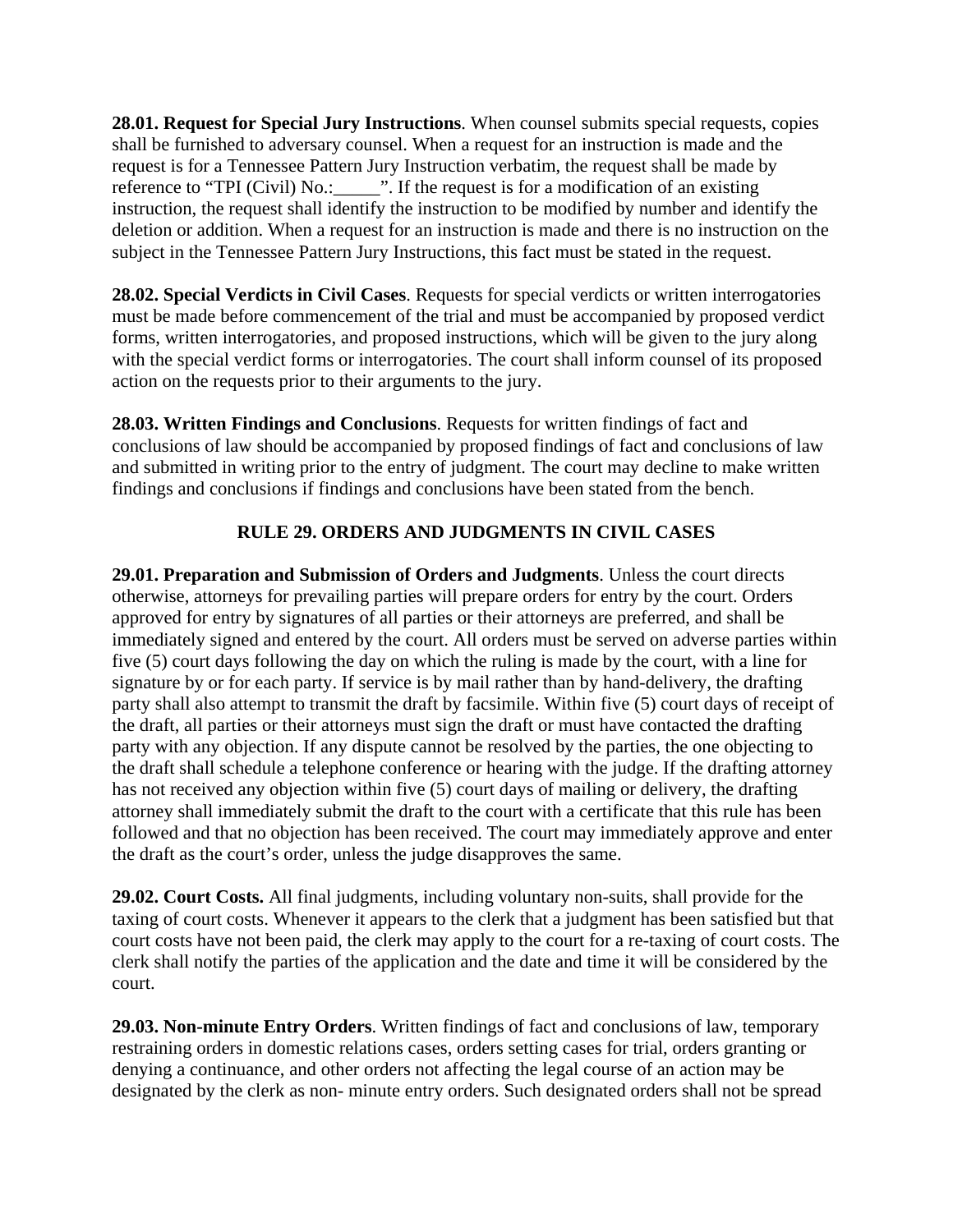upon the minutes of the court, but shall be placed in the file of the case and included in the record for review on appeal, if requested by any party.

**29.04. Disbursement of Funds by Clerk and Satisfaction of Judgments.** Funds paid to the clerk by check will not be disbursed until ten (10) days after the clerk receives the check. Orders for disbursing funds, other than agreed orders, must be final before the clerk will disburse the funds. Upon receipt of payment in satisfaction of a judgment, whether through the clerk or otherwise, counsel will satisfy the docket by certifying receipt of the judgment on the docket book.

### **RULE 30. DOCKET CALLS AND DISMISSAL OF DORMANT CASES**

The court may hold docket calls from time to time to ascertain the status of cases and set deadlines for their disposition. The court may dismiss old cases for failure of prosecution where they have been dormant without cause shown for an extended time. Copies of the order dismissing such a case shall be mailed to all

counsel of record and to any party without counsel of record, if the whereabouts of such party can be ascertained upon reasonable inquiry by the clerk.

## **RULE 31. SPECIAL PROCEDURES FOR DIVORCES**

#### **31.01. Uncontested Divorce Cases**.

(a) Where a divorce case is grounded on irreconcilable differences, at least one party must appear before the court, unless the court approves the submission of the case on affidavits or interrogatories when (1) a party is an inmate, (2) there are no minor children, or (3) the marital assets of the parties have a gross value of less than Ten Thousand Dollars (\$10,000.00), and the total of marital and individual debts of the parties is less than Ten Thousand Dollars (\$10,000.00), all of which shall be affirmatively stated in an affidavit or answers to interrogatories.

(b) Cases on grounds other than irreconcilable differences shall not be heard until at least thirty (30) days after the complaint is filed, unless good cause for an earlier hearing exists.

**31.02. Contested Divorce Cases**. In all divorce cases in which child or spousal support is a contested issue, each party shall prepare, send to the other party, and file before trial a sworn statement of income and expenses adjusted to monthly amounts. In all divorce cases in which property division is a contested issue, each party shall also prepare, send to the other party, and file before trial a sworn financial statement of assets and liabilities. Such statements of income and expenses and of assets and liabilities shall be exchanged by the parties in accordance with Rule 27. Forms for use by the parties in complying with this rule shall be kept and provided by the clerk. A party may apply to the court for such protective orders as may be reasonably necessary to avoid unreasonable and unnecessary disclosure of information required by this rule.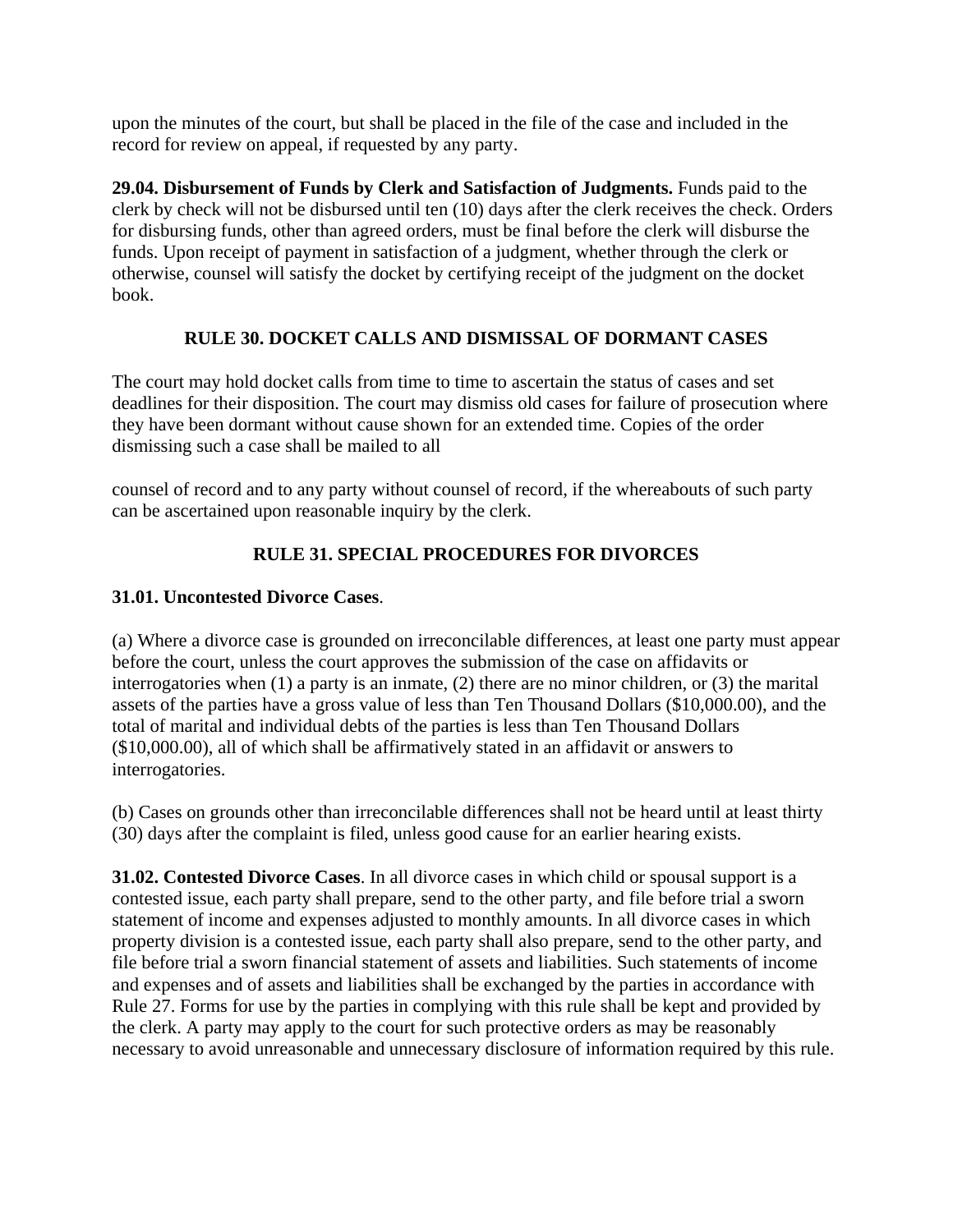**31.03. Pendente Lite Hearings**. Complaints, counterclaims, or motions which include requests for pendente lite custody, visitation, spousal support, or a deviation from child support guidelines shall include grounds justifying the relief sought. When the relief sought is spousal support or a deviation from child support guidelines, the parties, by noon on the business day preceding the hearing, shall exchange sworn statements of income and expenses adjusted to monthly amounts, which statements shall be in lieu of direct testimony by the parties on such support issues, except by leave of court for good cause shown.

### **RULE 32. PARENTING RESPONSIBILITIES**

#### **FOR MINOR CHILDREN**

**32.01. Parenting Plans and Classes.** In all cases involving parenting responsibilities for minor children, the law requires the parents to attend a court-approved parenting class of not less than four hours in duration and file with the clerk a certificate of attendance from the parenting class provider. The parenting class encourages parents to work together to reduce the impact of separation on their children and informs parents of the legal process. The law also requires that parents attempt to resolve their disputes over parenting responsibilities through negotiation or mediation before having a trial. Before any court hearing or order affecting custody, the parents must agree to a "parenting plan" allocating the parenting responsibilities or be subject to mediation, if they cannot agree. All cases involving parenting responsibilities shall be subject to the following sub-parts of this rule.

**32.02. Notice to Parents.** If the plaintiff or petitioner is not represented by an attorney, the clerk shall give a copy of this rule to the plaintiff or petitioner and shall attach a copy of this rule to the summons being served on the defendant or respondent. If the plaintiff or petitioner is represented by an attorney, the attorney shall give a copy to his or her client and attach a copy of this rule to the summons to be served upon or accepted by the defendant or respondent.

**32.03. Duties of Plaintiff or Petitioner.** The plaintiff or petitioner shall (a) complete the parenting class and file the certificate within 45 days after filing the complaint or petition, and (b) file a proposed permanent parenting plan with the complaint or petition, if an agreed permanent parenting plan signed by both parents is not filed with the complaint or petition.

**32.04. Duties of Defendant or Respondent.** The defendant or respondent shall (a) complete the parenting class and file the certificate within 45 days after being served with the complaint or petition, and (b) file his or her proposed permanent parenting plan with the answer to the complaint or petition, unless both parents have filed an agreed permanent parenting plan signed by both parents before the answer is due.

**32.05. Approved Parenting Class Providers.** A list of currently approved parenting class providers shall be kept in the office of the clerks of the Chancery and Circuit Courts of this district. Said list shall include all providers offering classes within the district and may list providers in nearby counties or throughout the state. A parent may attend a parenting class in a county other than the one in which the case is pending. Unless otherwise ordered by the court, each parent shall pay the fee charged by the provider for his or her attendance.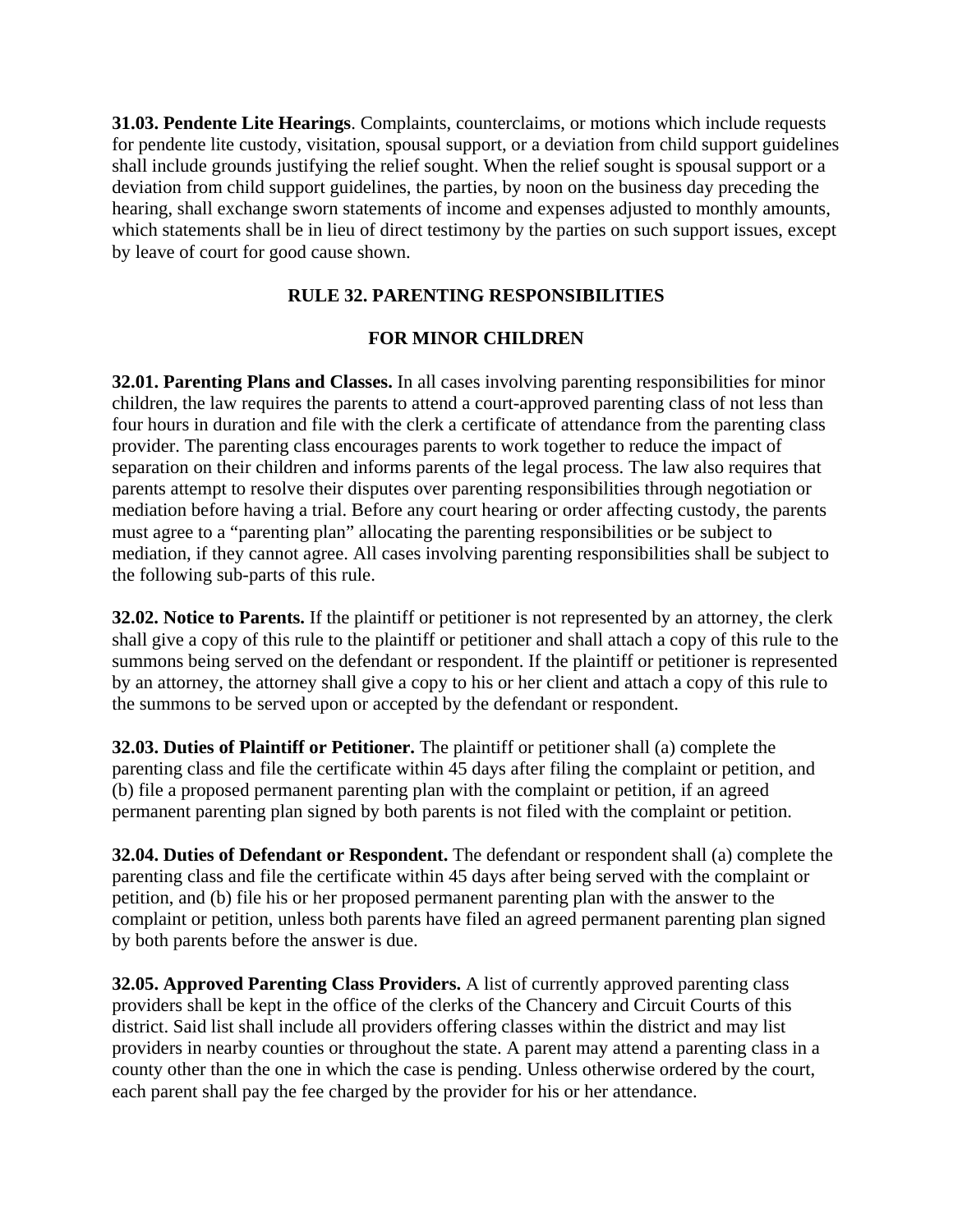**32.06. Attendance and Certificate.** Each parent must contact one of the parenting class providers and schedule a parenting class. It is not necessary that both parents attend the same parenting class. Each parent shall file with the clerk the certificate of attendance within three court days after completion of the parenting class.

**32.07. Parenting Plan.** Any parenting plan filed with the clerk shall designate in the title to the document whether it is temporary or permanent and shall further designate in the open area below the case number whether that plan is "agreed" or is "proposed" and if proposed, by whom.

**32.08. Alternative Dispute Resolution.** If the parents are unable to enter upon a permanent parenting plan, disputes shall be addressed by alternative dispute resolution before any court hearing, unless exempted by the court. The parents may agree to a method of dispute resolution as provided by Tenn. Code Ann. 36-6-402(1). The court may order dispute resolution and have the costs thereof assessed as discretionary costs or paid according to a sliding scale approved by the mediator or other neutral person. If both parents are indigent, the clerk may assist the parents in their attempt to complete a parenting plan, in lieu of formal dispute resolution. The parenting class shall be completed by both parents before dispute resolution.

**32.09. Failure to Comply.** Any failure by either parent to comply with the provisions of this order may (a) be treated as contempt and punished accordingly, (b) be considered by the court in allocating parenting responsibilities and authority, and/or (c) result in a delay or denial of relief for the non-complying parent.

**32.10. Indigent Parents.** An indigent parent may qualify for reduced fees or no fees for parenting classes and/or mediation under Supreme Court Rule 38.

**32.11. Questions.** If a parent is represented by an attorney, questions should first be addressed to that attorney. A parent not represented by an attorney may address questions to the clerk of the court in which the case is pending.

## **RULE 33. SPECIAL PROCEDURES FOR PROBATE MATTERS**

## **(MAURY AND WAYNE COUNTIES ONLY)**

**33.01. Attorneys**. The attorney of record is responsible to see that the estate is properly managed, administered, distributed, and closed without undue delay. The attorney of record is not relieved of this responsibility until the estate is closed or the attorney obtains an order of withdrawal from the Court.

**33.02. Personal Representatives Without Counsel.** A personal representative of an estate may elect to administer the estate without the assistance of an attorney. The Clerk and Master's office is not authorized to provide legal advice or to provide forms for petitions, inventories, or similar documents needed in the administration of the estate. The Clerk & Master's office may prepare orders for signature by the Clerk & Master or the Judge.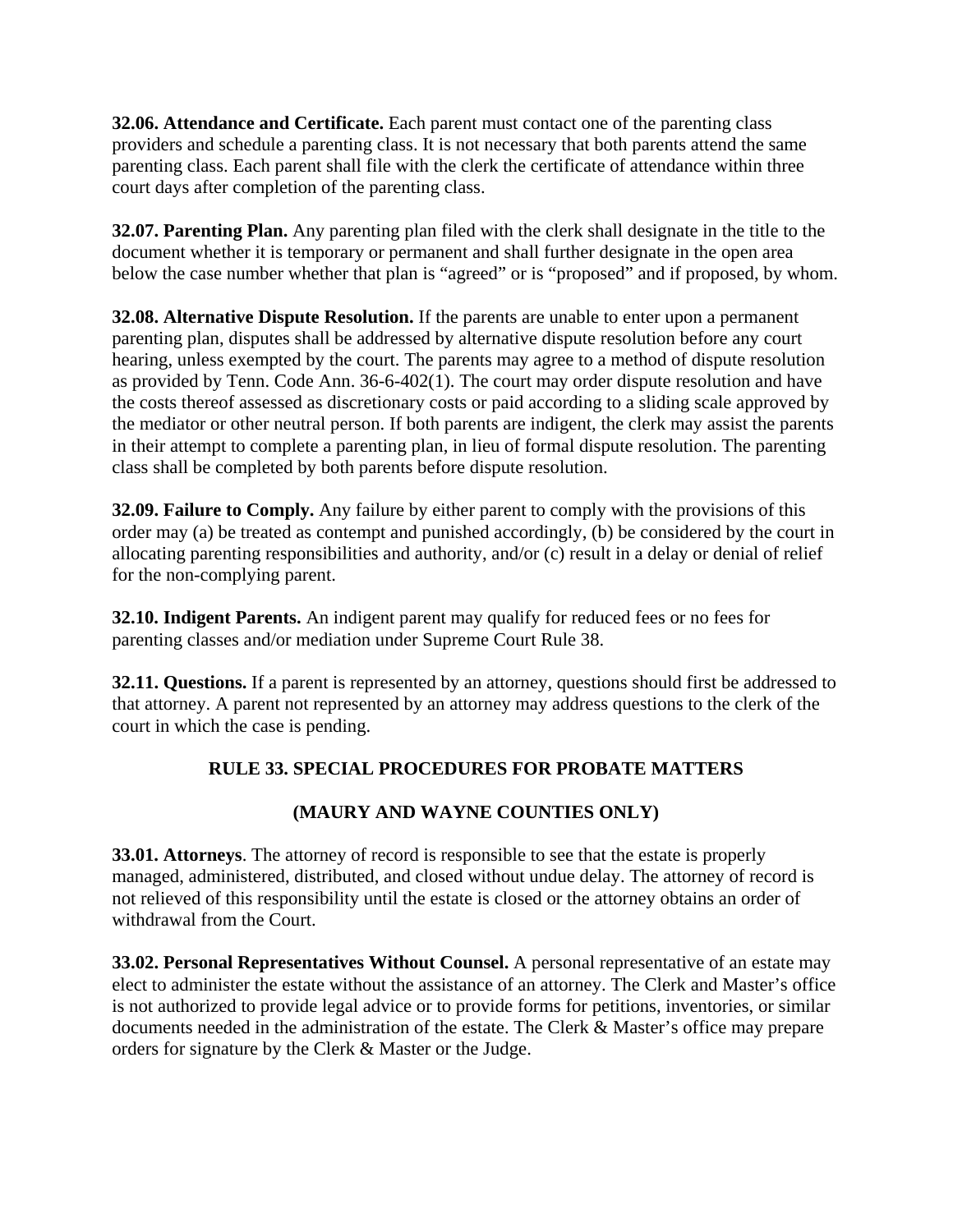**33.03. Procedure for Approval of Fees**. If the interested parties are all *sui juris* and agree to the fee of the personal representative or the attorney, the Court will not require a petition for such fee to be filed. Any such fee should be reduced to a writing and should be consistent with the following paragraphs 33.04 and 33.05. Otherwise, fees not exceeding Five Thousand Dollars (\$5,000) or 1% of the estate, whichever is greater, may be approved by the Clerk and Master; larger fees shall be approved by a Judge. Any petition for approval of fees by the Clerk and Master or a Judge shall be heard after a minimum of five (5) days notice to the interested parties. Normally, petitions for fees will not be heard until the estate is substantially completed and an early closing of the estate is contemplated.

**33.04. Fees for Personal Representatives**. In setting or approving fees to personal representatives, the Clerk and Master or the court will consider the personal representative's time, experience, skills, difficulty in dealing with creditors and beneficiaries of the estate, and the value of the gross probate estate for which the personal representative was responsible. The Court may consider any extraordinary services, including sales of real or personal property, litigation involving claims against the estate or other matters, complex tax returns or audits, the management of the decedent's business, will contests, or such other special services that may have

been necessary. The Clerk and Master and the Court will be guided, but not bound, by a formula allowing not less than 1% nor more than 5% of the gross probate estate for which the personal representative was responsible. Time expended and the nature of the estate will be given greater consideration than the monetary value of the estate.

**33.05. Fees for Attorneys**. In setting and approving fees to attorneys, the Court will consider the factors and the guideline formula set forth in the preceding paragraph 33.04, and the factors set forth in Rule 8 of the Supreme Court of Tennessee.

**33.06. Inventories, Accountings, and Final Settlements.** If a personal representative fails to comply with the statutory requirements on filing inventories, accountings, and final settlements, the Clerk and Master shall send to the personal representative and the attorney a notice to personally appear before a Judge at a certain date to show cause why the required action has not been taken. At the show cause hearing, the personal representative and the attorney shall file with the court the most complete inventory, accounting, or settlement to date, as the case may be. If after the hearing the court is not satisfied with the efforts and diligence of the personal representative or attorney, either may be removed by the court with possible loss of compensation for services rendered and with possible liability for expenses and damages incurred by the estate for lack of diligence. Willful violations of the orders of the court may also be punished as contempt.

**33.07. Closing the Estate**. A personal representative and the attorney shall take all necessary steps for the closure of the estate no later than eighteen (18) months after the appointment of the personal representative, unless good cause is shown to the court for an extension of the administration of the estate beyond that time. If the administration of the estate is extended beyond eighteen (18) months, the Clerk and Master may collect from the estate costs that have accrued.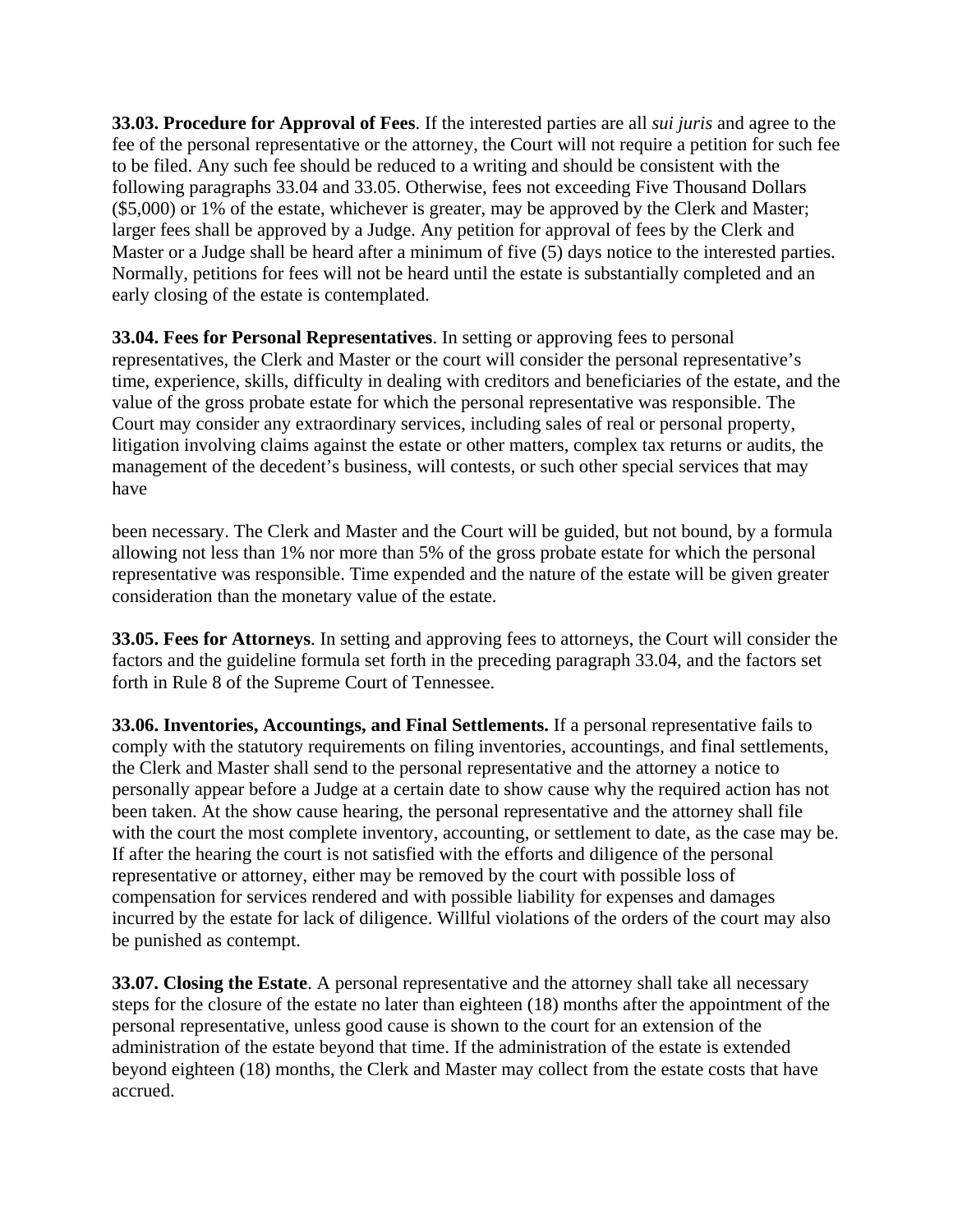#### **RULE 34. WORKER'S COMPENSATION BENEFIT**

#### **REVIEW CONFERENCE**

No worker's compensation case shall be set for trial on the merits unless the parties certify to the court that the benefit review conference process has been scheduled for a date before the proposed trial date or should be exempt from such process.

#### **RULES 35-39 (RESERVED)**

#### CRIMINAL CASES - RULES 40 THROUGH 55

#### **RULE 40. CRIMINAL CASES NOT ASSIGNED TO JUDGES**

#### **EXCEPT BY COUNTY AND TIME PERIOD**

**40.01. Semi-annual Rotation of Judges for Criminal Cases.** Instead of individual criminal cases being assigned to a particular judge, the judge of each division shall be responsible for and preside over all criminal cases in one county for six months before rotating counterclockwise to the next county. Two months before a judge rotates to the next county, that judge shall preside over the docket days in that next county to begin scheduling trials and other proceedings for his six months in said county. The rotations shall be as specified in the following sub-parts of this Rule.

**40.02. Giles County Criminal Rotation.** The criminal docket shall be presided over by the judge of Division IV the first six months of even numbered years, the judge of Division II in the last six months of even numbered years, the judge of Division I the first six months of odd numbered years, and the judge of Division III in the last six months of odd numbered years.

**40.03. Lawrence County Criminal Rotation.** The criminal docket shall be presided over by the judge of Division II the first six months of even numbered years, the judge of Division I in the last six months of even numbered years, the judge of Division III the first six months of odd numbered years, and the judge of Division IV in the last six months of odd numbered years.

**40.04. Maury County Criminal Rotation.** The criminal docket shall be presided over by the judge of Division III the first six months of even numbered years, the judge of Division IV in the last six months of even numbered years, the judge of Division II the first six months of odd numbered years, and the judge of Division I in the last six months of odd numbered years.

**40.05. Wayne County Criminal Rotation.** The criminal docket shall be presided over by the judge of Division I the first six months of even numbered years, the judge of Division III in the last six months of even numbered years, the judge of Division IV the first six months of odd numbered years, and the judge of Division II in the last six months of odd numbered years. The judge presiding over the Wayne docket shall assist and interchange for the judge presiding over the Maury docket.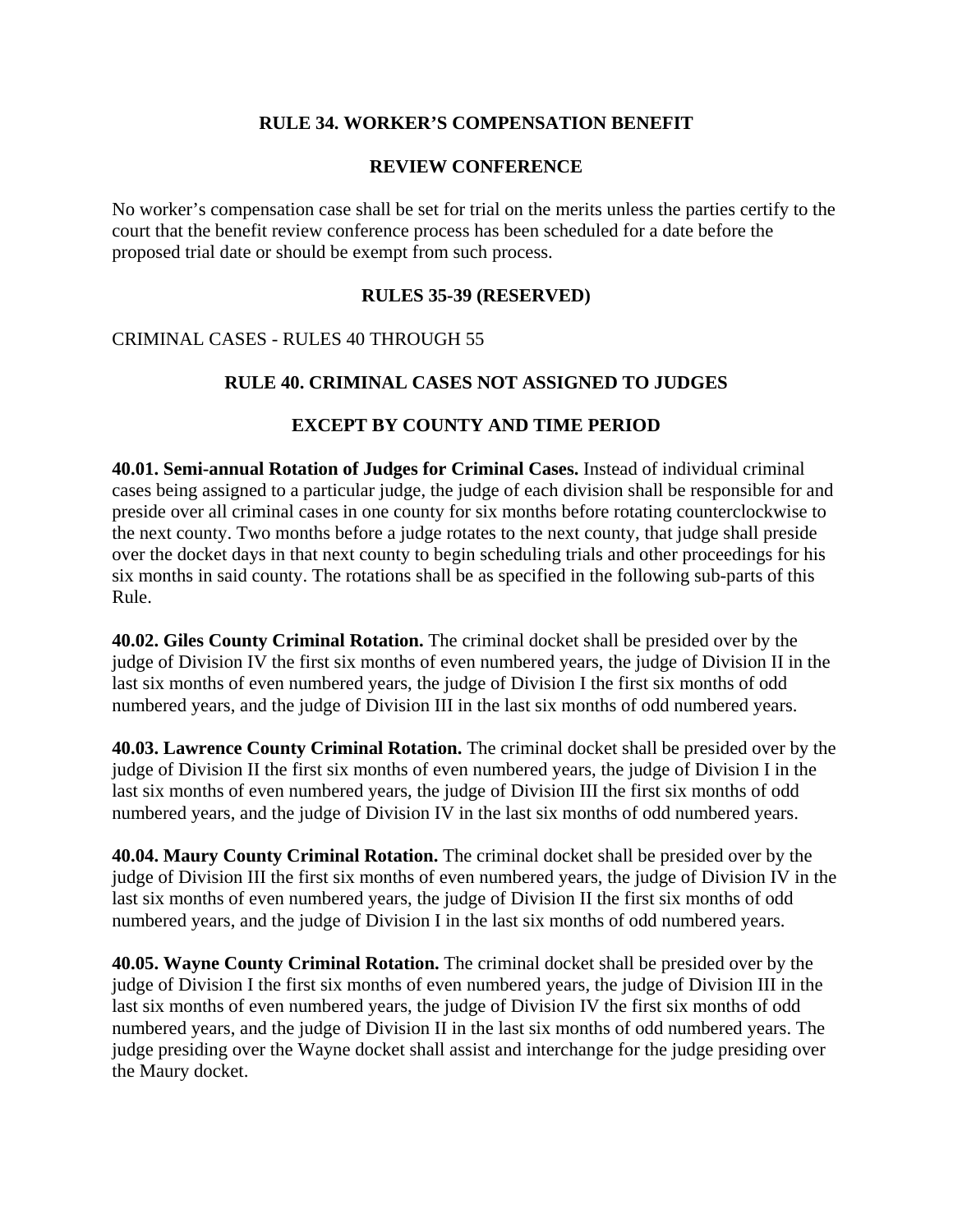### **RULE 41. REGULAR CRIMINAL DOCKET DAYS**

**41.01 Regularly Scheduled Criminal Docket Days.** Each county shall have one or more nonjury criminal "docket days" for arraignments, pleas, motions, sentencing hearings, probation revocations, and setting trial dates. All criminal trials shall be scheduled by the judge during the docket days, which shall be on the days specified in the following sub-parts of this rule, unless rescheduled to avoid a holiday or for other reasons.

**41.02 Giles County Docket Days**. Giles County docket days are as follows:

(a) November of even numbered years through April of the following odd numbered year before the judge of Division I on the third Monday of the month;

(b) May through October of odd numbered years before the judge of Division III on the fourth Monday of the month;

(c) November of odd numbered years through April of the following even numbered year before the judge of Division IV on the third Monday of the month; and

(d) May through October of even numbered years before the judge of Division II on the fourth Monday of the month.

**41.03 Lawrence County Docket Days**. Lawrence County docket days are as follows:

(a) November of even numbered years through April of the following odd numbered year before the judge of Division III on the second Monday of the month;

(b) May through October of odd numbered years before the judge of Division IV on the first Monday of the month;

(c) November of odd numbered years through April of the following even numbered year before the judge of Division II on the first Monday of the month; and

(d) May through October of even numbered years before the judge of Division I on the second Monday of the month.

**41.04 Maury County Docket Days**. Maury County docket days are as follows:

(a) November of even numbered years through April of the following odd numbered year before the judge of Division II for public defender and pro se cases on the first Monday of the month and for private attorney cases on the Tuesday after the first Monday of the month;

(b) May through October of odd numbered years before the judge of Division I for public defender and pro se cases on the second Monday of the month and for private attorney cases on the Tuesday after the second Monday of the month;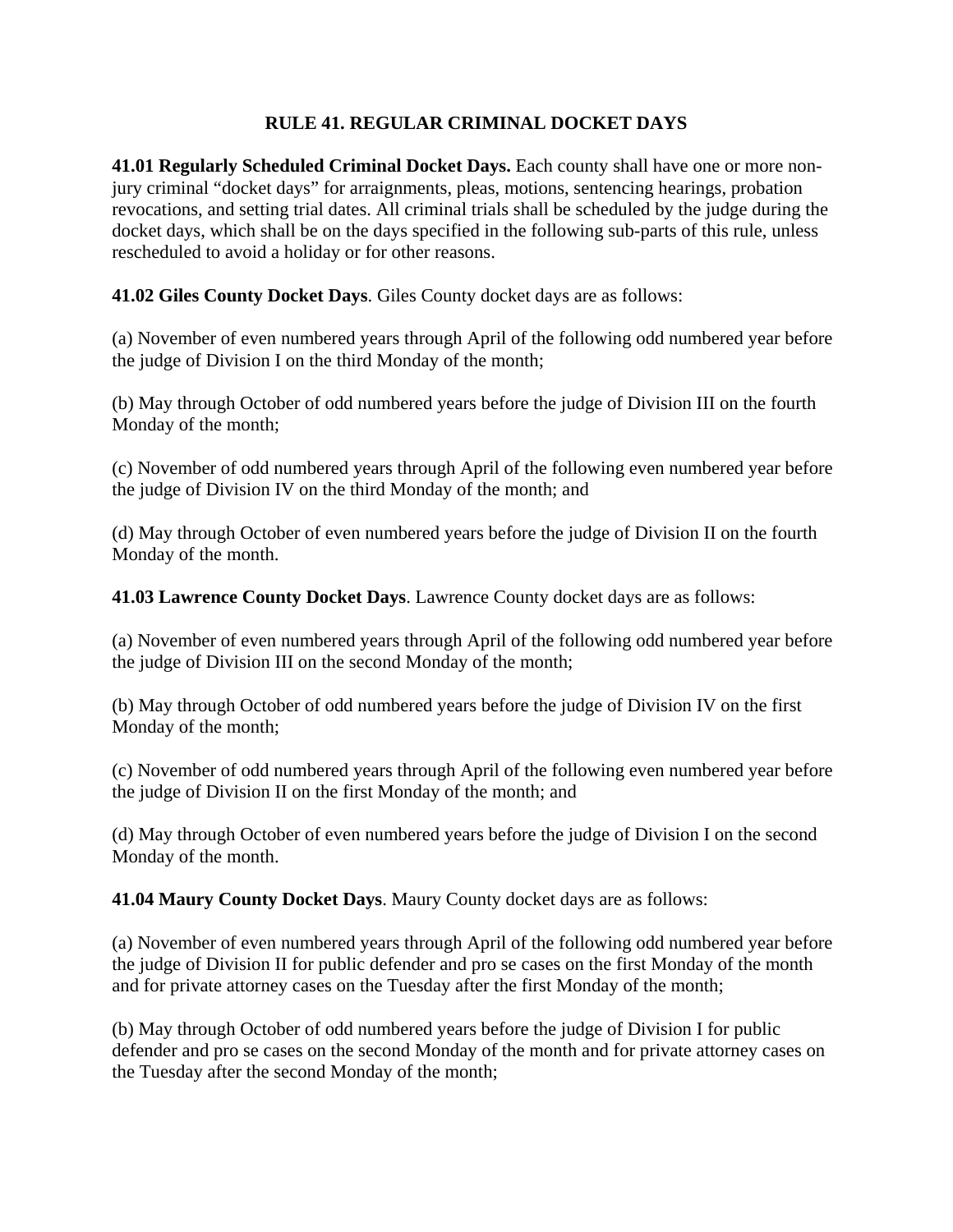(c) November of odd numbered years through April of the following even numbered year before the judge of Division III for public defender and pro se cases on the second Monday of the month and for private attorney cases on the Tuesday after the second Monday of the month; and

(d) May through October of even numbered years before the judge of Division IV for public defender and pro se cases on the first Monday of the month and for private attorney cases on the Tuesday after the first Monday of the month.

**41.05 Wayne County Docket Days**. Wayne County Docket Days are as follows:

(a) November of even numbered years through April of the following odd numbered year before the judge of Division IV on the Thursday after the fourth Monday of the month;

(b) May through October of odd numbered years before the judge of Division II on the Thursday after the second Monday of the month;

(c) November of odd numbered years through April of the following even numbered year before the judge of Division I on the first Monday of the month; and

(d) May through October of even numbered years before the judge of Division III on the Thursday after the third Monday of the month.

# **RULE 42. INTERLOCUTORY RELIEF PENDING GRAND JURY ACTION**

**42.01 Bail and Other Interlocutory Relief**. Requests for setting or modifying an amount for bail or for other interlocutory relief in cases bound over to the grand jury by general sessions courts, but on which the grand jury has not yet reported, shall be presented to the judge then presiding over the docket days and/or criminal trials in that county.

**42.02 Grand Jury Inaction or No "True Bill" When Defendant Incarcerated**. If a case is bound to the grand jury and the defendant is incarcerated solely on that charge and because of an inability to secure satisfactory bail, and if the grand jury does not hear the case within forty (40) days of the bind over, the case shall be brought to the attention of a judge, who may immediately schedule a hearing to review the situation of the defendant's incarceration and inability to make bond. If the grand jury votes a "no bill" or passes a case beyond the 40-day limit for deciding, or otherwise fails to find a true bill within that time period, the foreman of the grand jury shall immediately notify the clerk. The clerk shall determine if any such defendants are then incarcerated solely on that "no bill" or delayed charge, and if so, shall notify the sheriff, the district attorney general, the defendant or his attorney, and a judge, who may immediately schedule a hearing to review the situation of the defendant's incarceration and inability to make bond.

**42.03 Indictment or Presentment After Prior Dismissal.** If a case is dismissed in General Sessions Court or after grand jury inaction or no "true bill" and that defendant had previously paid a professional bondsman for bail, and if that defendant is subsequently charged by grand jury indictment or presentment, the clerk shall use a summons or a capias with a recognizance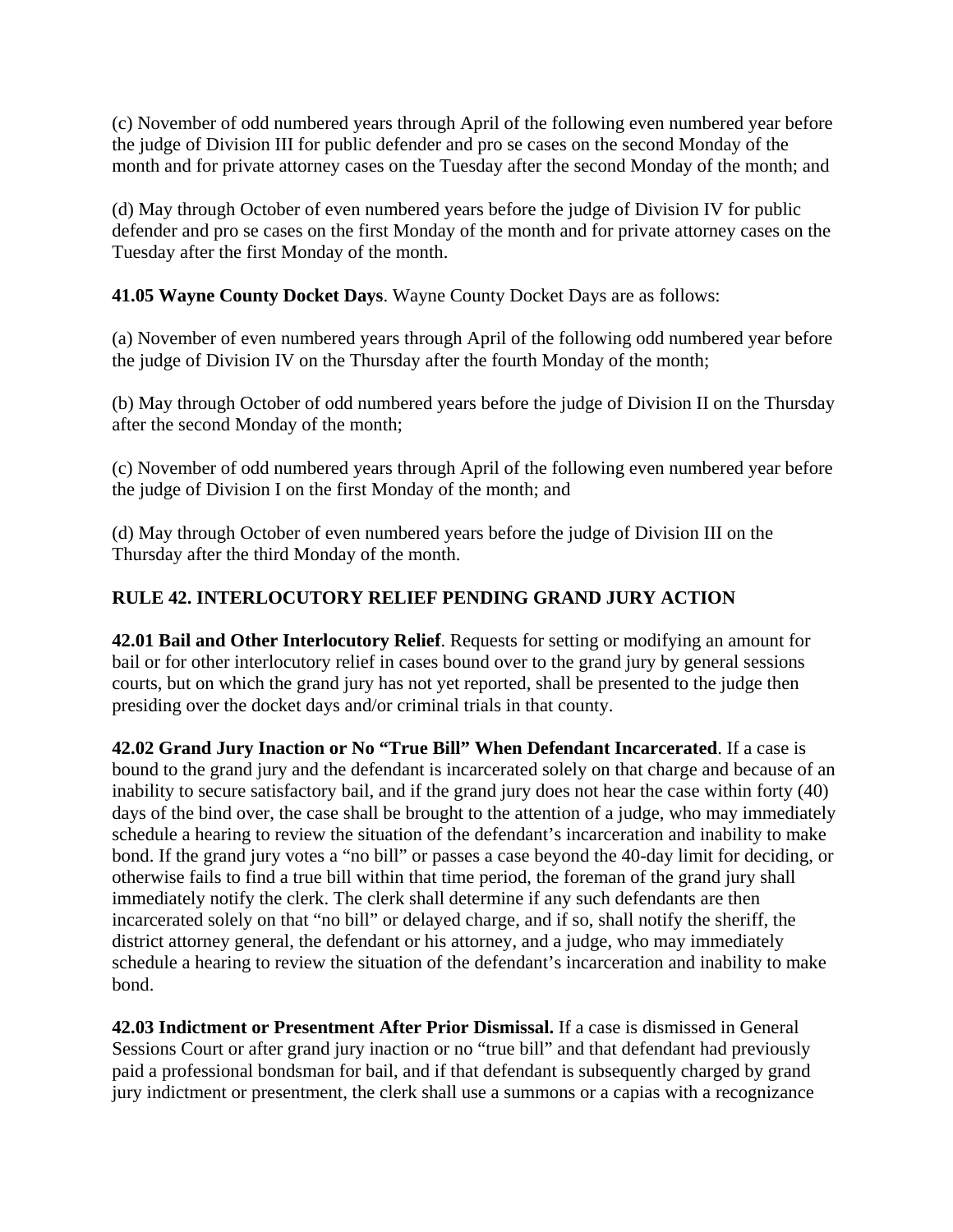bond to secure the appearance of the defendant for arraignment, unless on motion of the state the court orders the defendant held without bond or requires a secured bail bond.

**42.04 Failure of Officer or Witness to Appear.** If the prosecuting witness has been properly notified and fails to appear before the grand jury, the grand jury may "no bill" or dismiss the case, unless the witness notifies the clerk that the witness cannot appear and schedules another date.

#### **RULE 43. APPEALS FROM GENERAL SESSIONS**

All criminal cases appealed from general sessions court shall be set on the circuit court's next docket day for settlement or for the setting of a trial date. A jury may be demanded on or before that first circuit court docket day, but not thereafter. If the defendant fails to appear on that docket day, after proper notice and without good cause, the appeal shall be dismissed at the defendant's costs and the case returned to general sessions court for enforcement of its judgment.

#### **RULE 44. ARRAIGNMENT**

After an indictment or presentment has been reported by the grand jury and filed by the clerk, the clerk shall immediately set the case for the next docket day a minimum of ten (10) days thereafter and shall attempt to have the defendant present for such docket day in accordance with T.R.Crim.P. 9. A defendant represented by a privately retained attorney may avoid personal appearance and be arraigned by written acknowledgment that the defendant has received a copy of the indictment, understands the same, has an attorney, and giving the defendant's full name, address, date of birth, and social security number. The document should be substantially in conformity with the form kept and provided by the clerk.

#### **RULE 45. DISCOVERY IN CRIMINAL CASES**

**45.01 Discovery by the Defendant**. Any requests for discovery and inspection made by the defendant pursuant to T.R.Crim.P. 16(a), shall be in writing and shall be made within fifteen (15) days of the docket day; and the State shall make available for inspection and copying the discovery information that the State has within ten (10) days of receipt of the defendant's request. The State should be diligent in making itself aware of tapes, photographs, written or oral statements, and other discoverable materials in the possession of the alleged victim or investigating officers, and disclose such in its discovery responses, so as to minimize disputes about the admissibility of such at the trial.

**45.02 Discovery by the State**. Any requests for discovery and inspection made by the state pursuant to T.R.Crim.P.16(b), shall be in writing and shall be made within ten (10) days of the receipt of the defendant's request for discovery and inspection; any requests for notice of alibi pursuant to T.R.Crim.P. 12.01, shall be made within ten (10) days of receipt of the defendant's request for discovery or inspection or, in the event the defendant makes no request, within twenty (20) days of the first docket day; and the defendant shall answer the State's requests within ten (10) days of receipt of the state's request.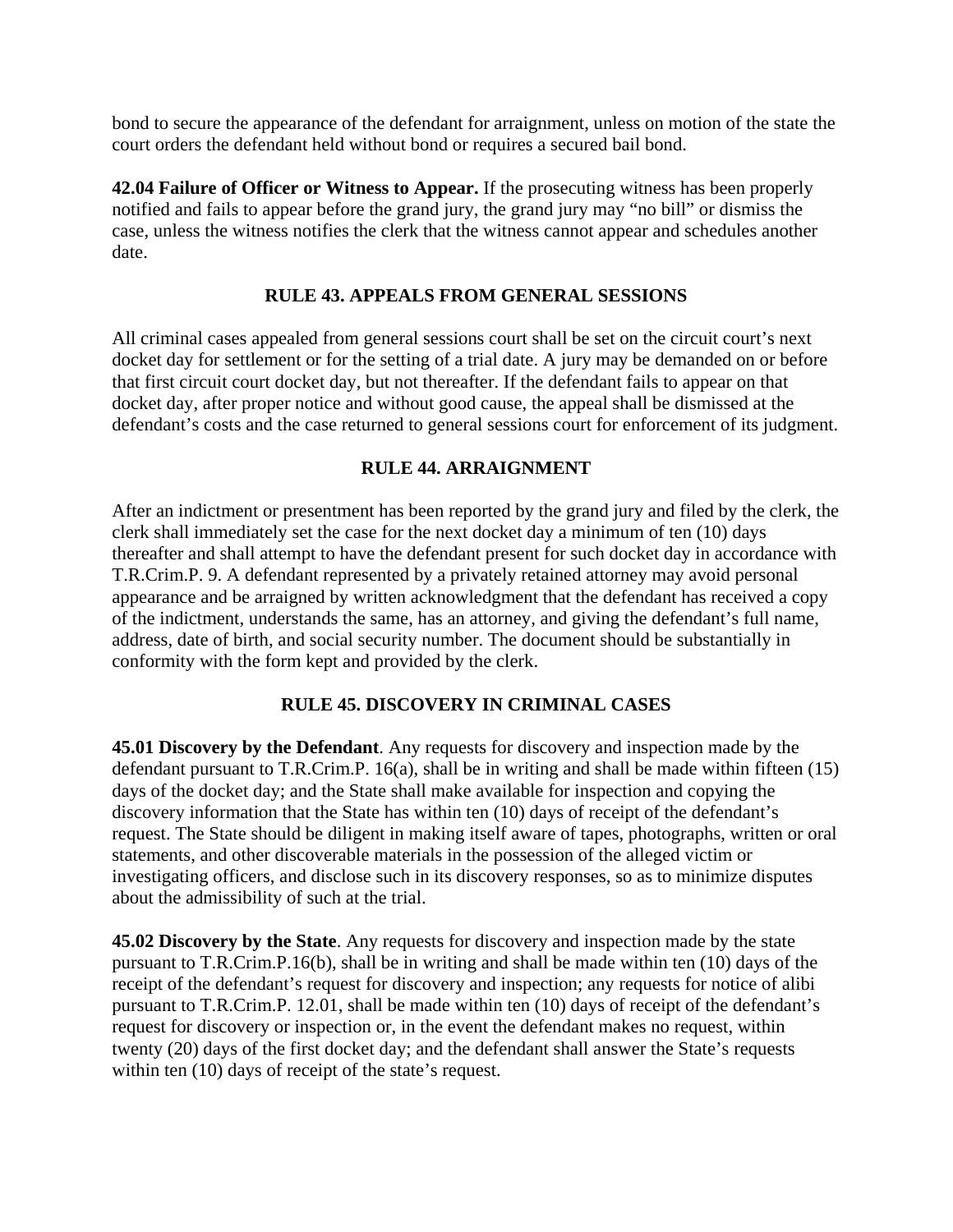**45.03 Motions to Compel Discovery**. Any motions to compel discovery pursuant to T.R.Crim.P. 16(d)(2), must be filed within forty (40) days of the first docket day. Motions to compel discovery must recite the request which was made or be accompanied by a copy of a written request and must contain a certificate of counsel to the effect that requests for discovery or inspection have not been complied with within the time provided in this rule.

**45.04 Scheduling Order in Lieu of Foregoing Time Periods.** Any time periods or deadlines specified above in this Rule 45 may be modified by agreement of the parties or by the court on motion of either party in a scheduling order entered into on or before the first docket day.

## **RULE 46. MOTIONS IN CRIMINAL CASES**

**46.01 Time for Filing Pre-trial Motions**. All pre-trial motions made pursuant to T.R.Crim.P. 12(b) and 21, must be filed and served no later than forty (40) days after arraignment or seven (7) days before trial, whichever is earlier.

**46.02 Time for Filing Responses to Motions**. Any responses to motions must be filed no later than ten (10) days after service of a motion or two (2) days before the hearing on the motions, whichever is earlier.

**46.03 Time for Hearings on Motions**. Pre-trial motions will be heard on the next docket day after the response time, unless a pending trial date requires a specially set date and time.

**46.04 Scheduling Order in Lieu of Foregoing Time Periods.** Any time periods or deadlines specified above in this Rule 46 may be modified by agreement of the parties or by the court on motion of either party in a scheduling order entered into on or before the first docket day.

**46.05 Failure to Appear at a Motion Hearing**. If counsel for a movant does not appear at a scheduled hearing on a motion or any other matter scheduled to be heard on the motion docket, the court may strike, overrule, or otherwise dispose of the motion.

## **RULE 47. DEADLINE FOR PRETRIAL DIVERSION APPLICATIONAND RESPONSE**

Unless a different schedule is approved by the court in a scheduling order on or before the docket day of the next month following arraignment, any application by a defendant for pretrial diversion must be made no later than forty (40) days after arraignment, and the District Attorney General shall formally respond within forty (40) days after receipt thereof.

# **RULE 48. NEGOTIATIONS AND SETTLEMENTS**

## **IN CRIMINAL CASES**

**48.01 Settlement Date and Deadline**. At arraignment the court will assign a court date for settlement of the case which will be the deadline for acceptance of a negotiated disposition. If the record does not show the setting of a specific settlement date, such date shall automatically be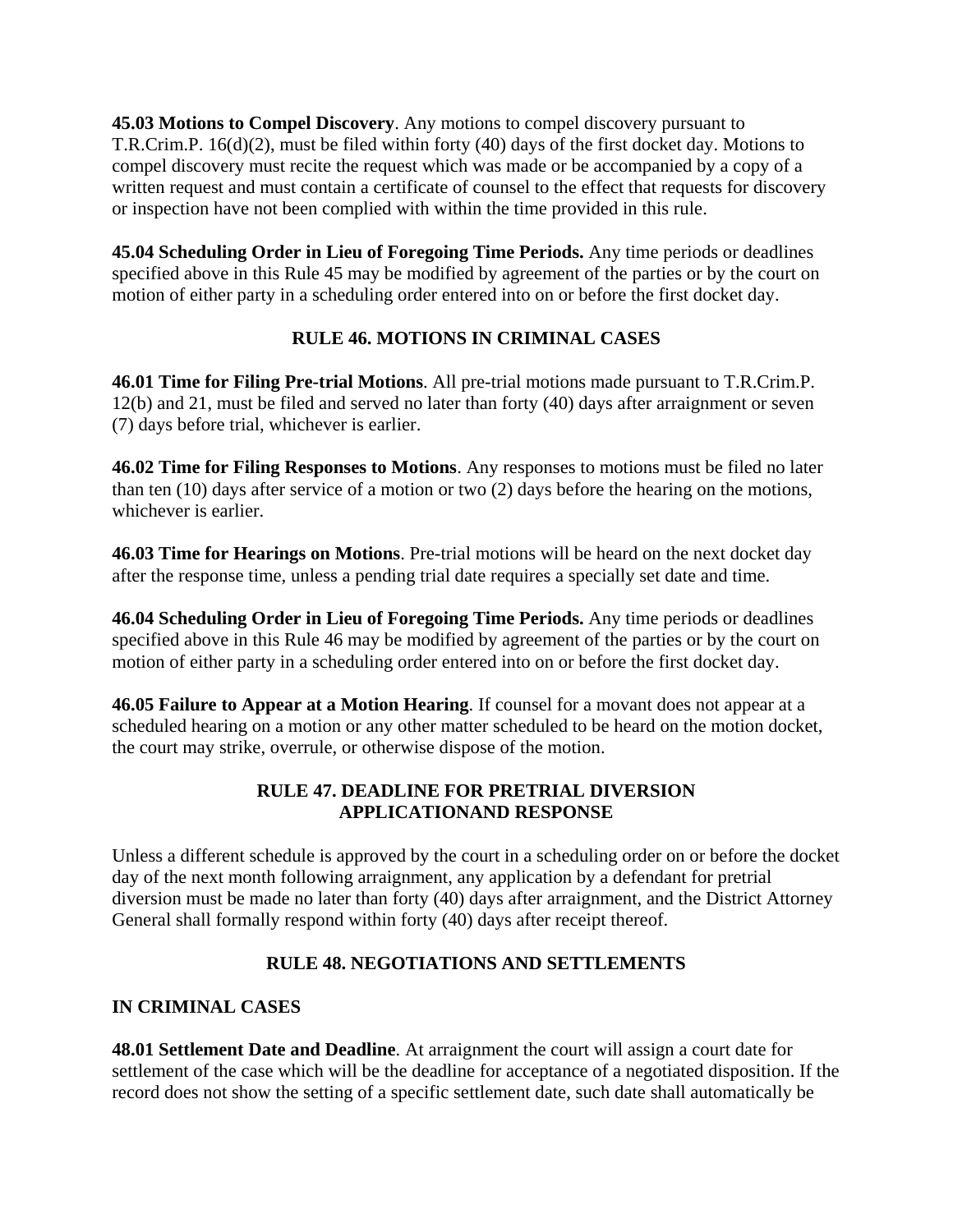the next month's docket day. At the settlement date, if the case has not been disposed of, the court will set the case for trial. Upon the docketing of the case for trial, the court may refuse to accept a negotiated disposition on the trial date, or even after the last preceding docket day, unless the interests of justice dictate otherwise. Nothing in this rule shall prohibit the defendant's election to enter a plea of guilty to one or more counts of an indictment while demanding a trial on one or more other counts of the same indictment. Likewise, counsel for the state may move to dismiss with prejudice one or more counts of the indictment while demanding trial on one or more other counts.

**48.02 Scheduling Order**. At arraignment the court shall notify the parties of the deadline for filing pre-trial motions, the date for the hearing on pre-trial motions, and the settlement date. The above dates will be provided to the parties in the form of a scheduling order, copies of which shall be furnished to the parties. The clerk will retain the original order in the file but need not copy it on the minutes.

### **RULE 49. SETTING AND CONTINUING CRIMINAL CASES**

**49.01 Method of Setting**. Cases shall be set for trial by the court on the settlement date after counsel have advised the court that the case will not be disposed of by a negotiated disposition.

#### **49.02 Continuances.**

(a) A case may not be continued without approval of the judge before whom the same is set. A case will not be continued except for good cause, which shall be brought to the attention of the judge as soon as practicable before the date of the trial. In deciding whether to grant a continuance, the court shall consider the position of the case on the docket, the number of past continuances, the nearness of the trial date, the possible loss of a court day, and jury inconveniences and costs, as well as the grounds for the motion.

(b) Absence of a witness will not be grounds for a continuance unless the witness has been subpoenaed in accordance with the requirements of these rules and the Rules of Criminal Procedure.

(c) If a case is continued, a new trial date will be assigned at the time of the continuance.

## **RULE 50. SPECIAL JURY INSTRUCTIONS**

When a request for an instruction is made, copies shall be furnished to adversary counsel. If the request is for a Tennessee Pattern Jury Instruction verbatim, the request shall be made by reference to "T.P.I.--Crim. <br>  $\therefore$  If the request is for a modification of an existing instruction, the request shall identify the instruction to be modified by number and identify the deletion or addition. When a request for an instruction is made and there is no instruction on the subject in the Tennessee Pattern Jury Instructions, this fact must be stated in the request.

#### **RULE 51. PROBATION REVOCATIONS BY ANY JUDGE**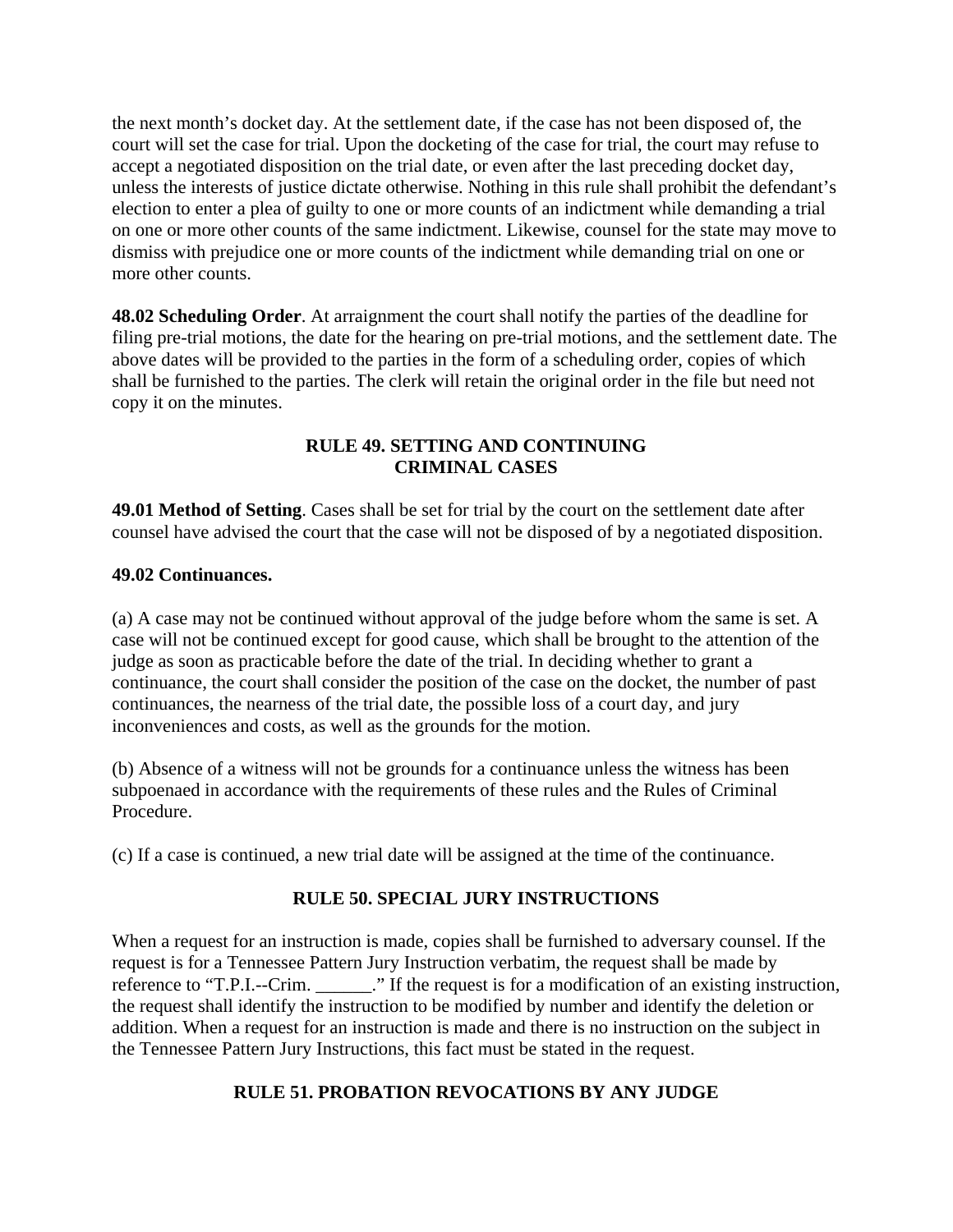Pursuant to Tenn. Code Ann. § 40-35-311(b), each of the circuit judges of this 22<sup>nd</sup> Judicial District do hereby request that any of the other three circuit judges conduct hearings in cases in which charges of violations of probation are alleged and that any such judge proceed to determine whether or not a violation has occurred and whether or not such probation should be revoked in whole or in part. The judge hearing the revocation proceeding shall have the same authority as if that judge had been the one which actually granted such probation following a trial, guilty plea, and/or sentencing hearing. Since the judges rotate through the four counties of the district presiding over each county's criminal docket for a period of six months and may be up to 18 months returning to a given county for criminal proceedings, it is often inconvenient for the judge granting probation to preside over hearings to determine alleged violations. For that reason each judge requests that such hearing be held by any judge who may be more frequently in that particular county for the purpose of handling criminal cases.

## **RULE 52. WRITTEN FINDINGS AND CONCLUSIONS**

Requests for written findings of fact and conclusions of law should be accompanied by proposed findings of fact and conclusions of law and submitted in writing prior to the entry of judgment. Except in post-conviction relief cases where written findings are required by statute, the court may decline to make written findings and conclusions if findings and conclusions have been stated from the bench.

## **RULE 53. ORDERS AND JUDGMENTS IN CRIMINAL CASES**

**53.01. Preparation and Entry of Orders and Judgments**. Unless the court directs otherwise, all orders and judgments will be prepared by and signed by the attorneys, by both if agreed and by the prevailing party if contested. All orders on contested matters must be lodged with the clerk and served on opposing counsel within seven (7) days following the day on which the ruling is made by the court. If there are disagreements in the wording of orders, the counsel not drawing the draft order shall immediately schedule a chambers or telephone conference convenient to the drafting attorney and the judge. If no such conference is requested, the draft order is presumed to be correct, whether signed by opposing counsel or not, and will be entered unless amended by the judge.

**53.02.Non-minute Entry Orders**. Written findings of fact and conclusions of law, orders setting cases for trial, orders granting or denying a continuance, and other orders not affecting guilt or sentence may be designated by the clerk as non-minute entry orders. Such designated orders shall not be spread upon the minutes of the court, but shall be placed in the file of the case and included in the record for review on appeal, if requested by any party.

#### **RULE 54. ORDER FOR TRANSCRIPT FOR INDIGENT DEFENDANT**

If an indigent defendant is appealing and expects a transcript to be prepared at the expense of the State of Tennessee, such defendant, within fifteen (15) days of filing of the notice of appeal, shall obtain the trial judge's order for such transcript on a form provided by the official court reporters for this judicial district and available in each clerk's office. The reporter shall not be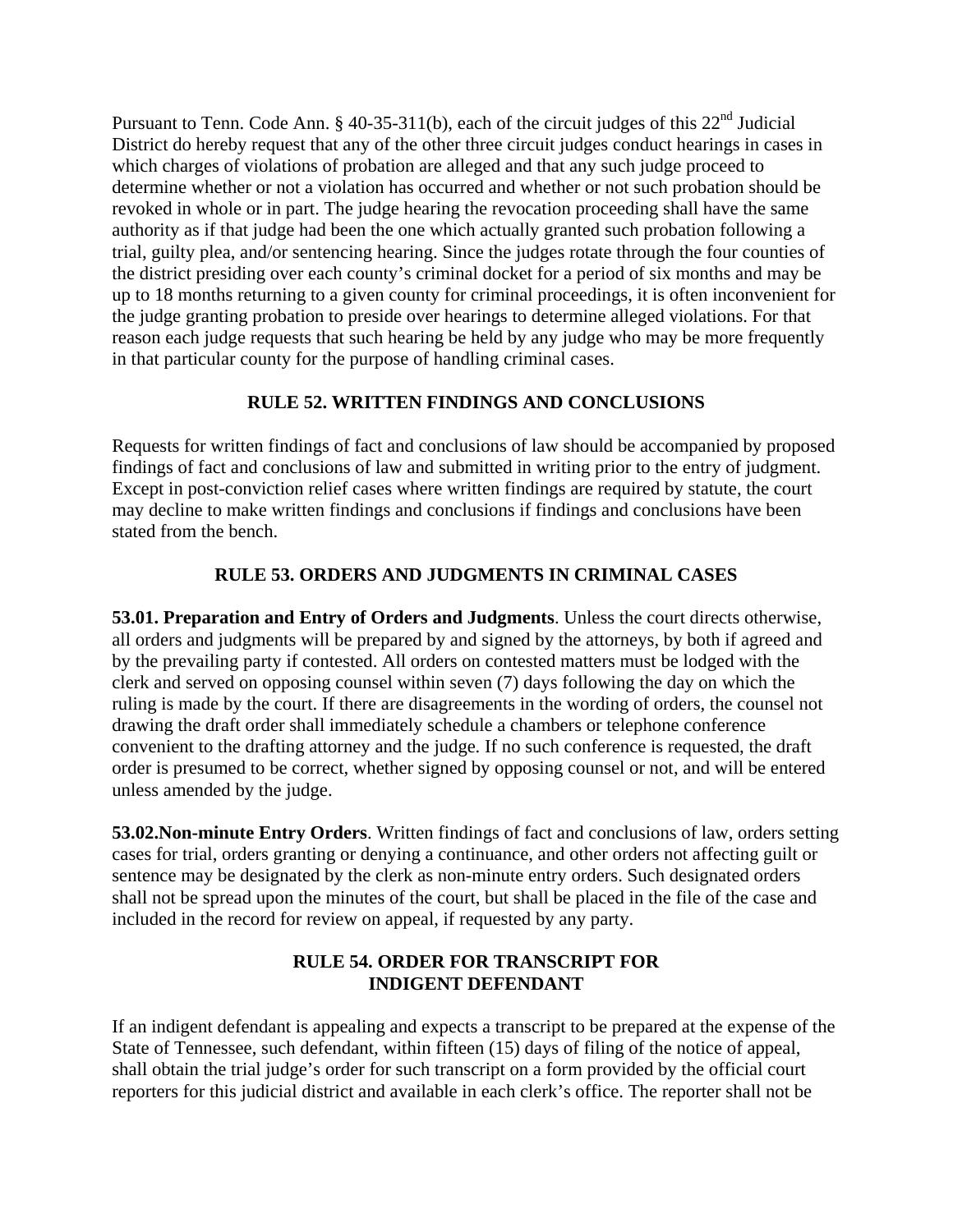expected to begin preparation of such transcript until the reporter has been provided a copy of such order.

#### **RULE 55. PROFESSIONAL BAIL BONDSMEN**

The judges of the Circuit Courts of the Twenty-second Judicial District may, from time to time, promulgate such rules and requirements as are necessary to regulate bail-bonding entities within the district. The purpose of any such rules is to assure compliance with Tenn. Code Ann. § 40- 11-301, et seq. Any bonding entity desiring to make bail bonds in the Twenty-second Judicial District, composed of Giles, Lawrence, Maury, and Wayne Counties, shall apply to and be approved by the Circuit Court in accordance with such rules. A current copy of any such rules shall be maintained by, and available for public inspection in, the office of the circuit court clerk of each county of the district.

IT IS HEREBY ORDERED that the foregoing rules shall become effective on October 1, 2002, for all cases then pending and thereafter filed in the Chancery and Circuit Courts of the Twentysecond Judicial District.

\_\_\_\_\_\_\_\_\_\_\_\_\_\_\_\_\_\_\_\_\_\_\_\_\_\_\_\_\_\_\_\_\_\_\_ \_\_\_\_\_\_\_\_\_\_\_\_\_\_\_\_\_\_\_\_\_\_\_\_\_\_\_\_\_\_\_\_\_\_\_\_

\_\_\_\_\_\_\_\_\_\_\_\_\_\_\_\_\_\_\_\_\_\_\_\_\_\_\_\_\_\_\_\_\_\_\_ \_\_\_\_\_\_\_\_\_\_\_\_\_\_\_\_\_\_\_\_\_\_\_\_\_\_\_\_\_\_\_\_\_\_\_\_

This \_\_\_\_\_\_\_ day of \_\_\_\_\_\_\_\_\_\_\_\_\_\_\_\_\_\_, 2002.

Jim T. Hamilton, Circuit Judge, Robert L. Holloway, Jr., Circuit Judge,

Division I Division II

Robert L. Jones, Circuit Judge, Stella L. Hargrove, Circuit Judge,

Division III Division IV

IN THE \_\_\_\_\_\_\_\_\_\_\_\_\_\_\_ COURT FOR COUNTY, TENNESSEE

\_\_\_\_\_\_\_\_\_\_\_\_\_\_\_\_\_\_\_\_\_\_\_\_\_\_\_ \_,)

Plaintiff, )

 $\mathcal{L}$ 

 $v.$ ) No.

 $\mathcal{L}$ 

\_\_\_\_\_\_\_\_\_\_\_\_\_\_\_\_\_\_\_\_\_\_\_\_\_\_\_\_\_\_\_\_\_\_\_\_\_\_\_\_\_,)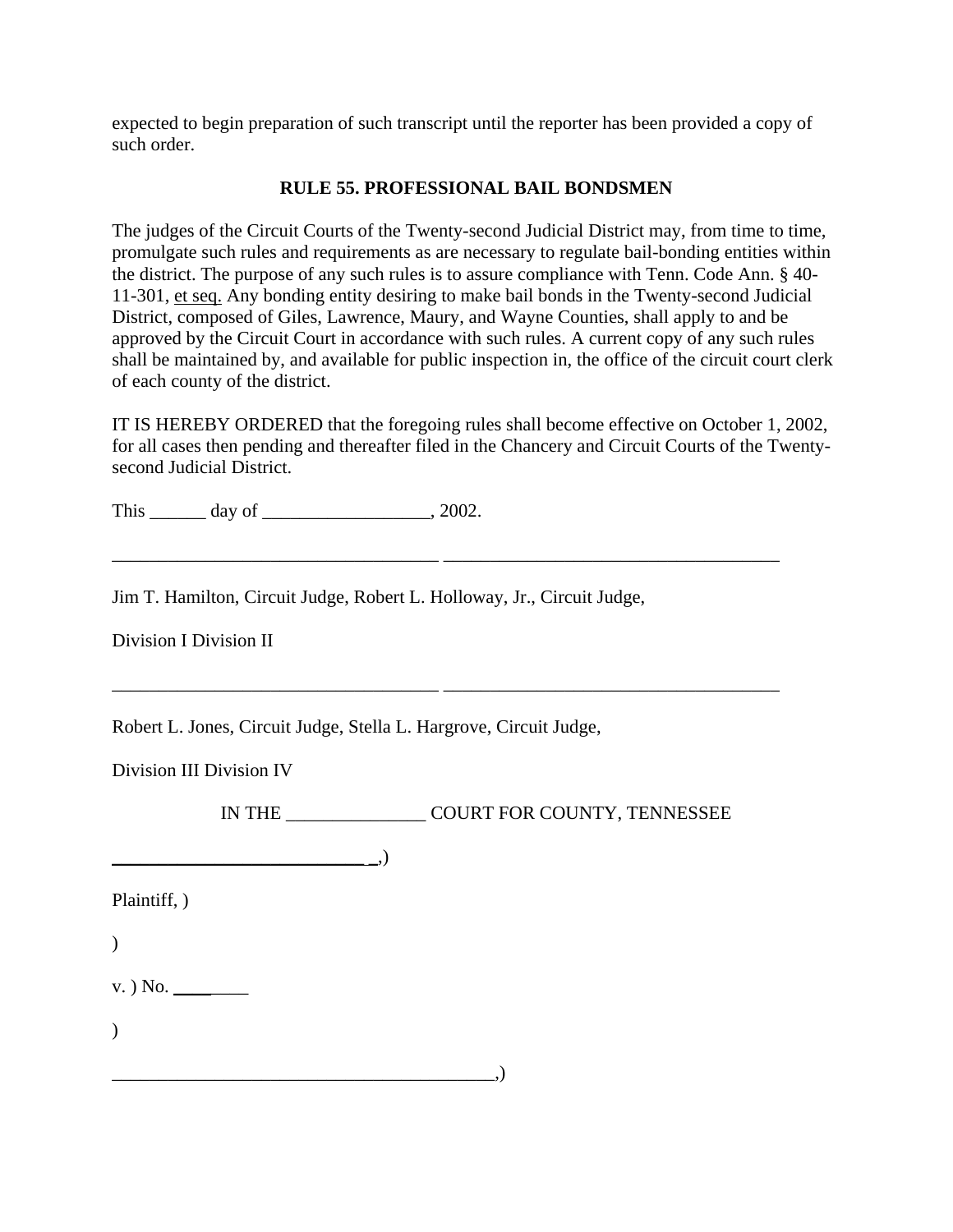Defendant. )

# SWORN STATEMENT OF PARTIES' SEPARATE AND JOINT

# ASSETS AND LIABILITIES

# $By \_\_$

| <b>ASSETS</b>                                                               |
|-----------------------------------------------------------------------------|
| Owned by                                                                    |
| H, W or Jt. Value                                                           |
| 1. Real Estate: (a) _______ \$_                                             |
|                                                                             |
| 2. Household goods: (attach separate lists of any not jointly owned) ___ H_ |
| $\frac{W}{\sqrt{1-\frac{1}{2}}}$                                            |
| $\frac{Jt}{l}$                                                              |
| 3. Motor vehicles (make and model)                                          |
|                                                                             |
| $(b)$ — –                                                                   |
|                                                                             |
| 4. Cash: (a) checking account $\frac{ }{ }$                                 |
|                                                                             |
| (b) savings account $\_\_\_\_\_\_\_\_\_\_\_\_\_$                            |
| $(c)$ credit union $\overline{\qquad \qquad }$                              |
|                                                                             |
| 5. Retirement accounts____                                                  |
| $6. \text{Stocks}$ <sub>_____</sub>                                         |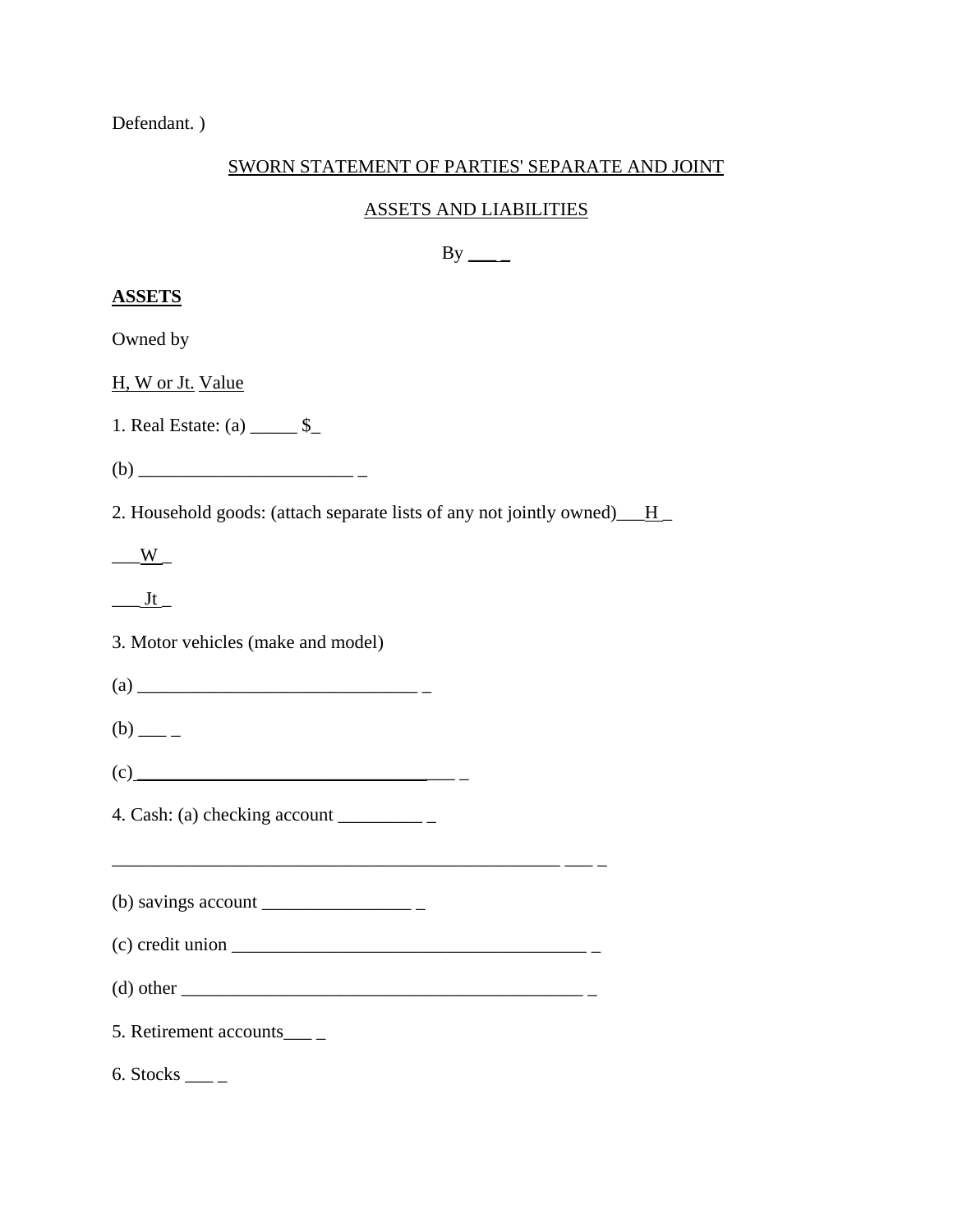7. Bonds  $\_\_$ 

8. Business interests (attach separate financial statement for each) \_\_\_\_\_

9. Life insurance (cash value) \_\_\_\_\_

10. Other: (specify)

## **TOTAL ASSETS \$\_**

# **LIABILITIES:**

Owned by

H, W or Jt. Amount

1. Secured notes (specify creditors)

2. Unsecured notes (specify creditors)

| $\left( \text{a}\right)$    |  |
|-----------------------------|--|
|                             |  |
|                             |  |
| 3. Current accounts payable |  |
|                             |  |
| $\left( b\right)$           |  |
|                             |  |
|                             |  |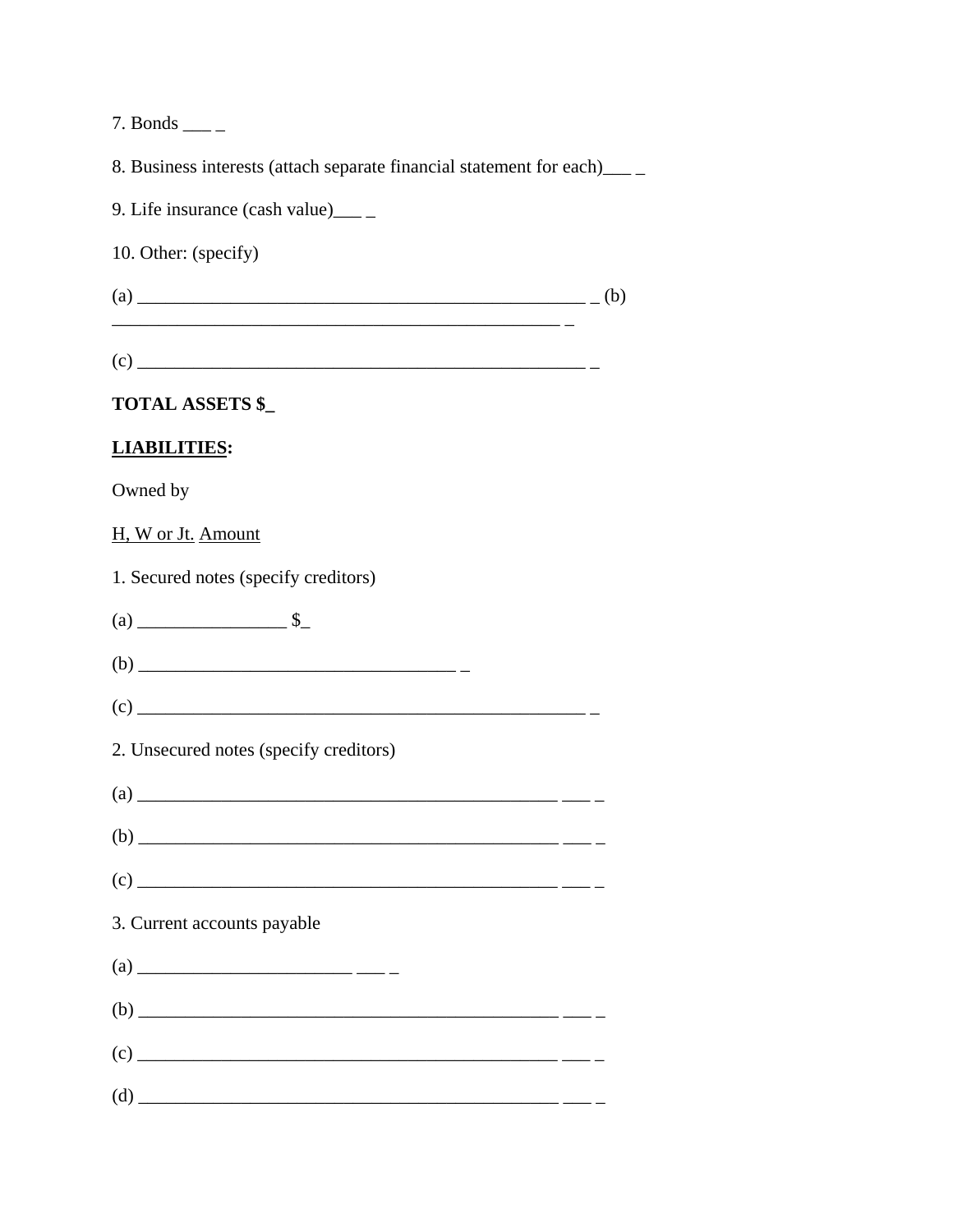# **TOTAL LIABILITIES** \$ \_

# **NET WORTH: (ASSETS LESS LIABILITIES) \$**

### STATE OF TENNESSEE, COUNTY OF MAURY

**\_\_\_\_\_\_\_\_\_\_\_\_\_\_\_\_\_\_\_\_\_\_\_\_\_\_\_\_\_\_\_\_\_\_\_\_\_\_\_\_\_\_\_** 

I make oath that the foregoing entries for assets and liabilities are complete and correct to the best of my knowledge, information and belief.

| Sworn to and subscribed before me, this ________ day of ________________________, 20_______.                                                                                     |  |
|----------------------------------------------------------------------------------------------------------------------------------------------------------------------------------|--|
| <b>NOTARY PUBLIC</b>                                                                                                                                                             |  |
| My Commission Expires:                                                                                                                                                           |  |
| IN THE COURT FOR COURT FOR COUNTY, TENNESSEE                                                                                                                                     |  |
| Plaintiff,                                                                                                                                                                       |  |
| v. No.                                                                                                                                                                           |  |
| <u> 1989 - Johann Barn, amerikan berkema di sebagai berkema di sebagai berkema di sebagai berkema di sebagai berk</u><br>Defendant.<br>SWORN STATEMENT OF INCOME AND EXPENSES OF |  |
| <b>MONTHLY INCOME:</b>                                                                                                                                                           |  |
| 1. Gross wages or salary per (circle one) weekly, biweekly, semimonthly, or monthly pay                                                                                          |  |
| 2. Deductions: Income tax $\frac{1}{2}$ , FICA $\frac{1}{2}$ , other $\frac{1}{2}$<br>$\frac{\text{S}}{\text{S}}$                                                                |  |
| 3. Net wages or salary per pay period \$                                                                                                                                         |  |
| 4. Net monthly (adjusted for 4-1/3 wks./mo.) \$                                                                                                                                  |  |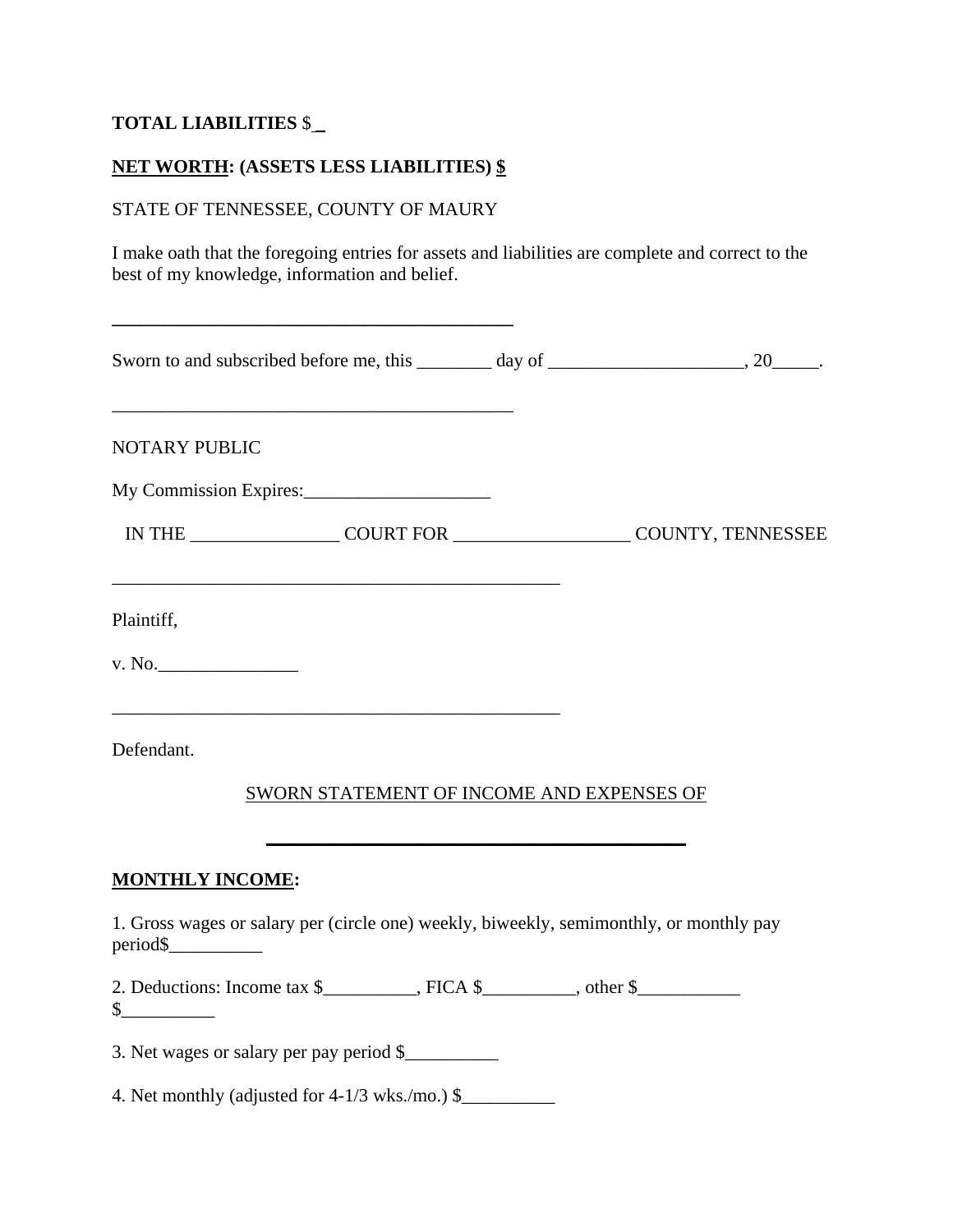5. Other net income: Specify interest, dividends, rent, business profits, support from previous spouse, etc.\$\_\_\_\_\_\_\_\_\_\_

TOTAL NET MONTHLY INCOME \$\_\_\_\_\_\_\_\_\_\_

#### **MONTHLY EXPENSES AND PAYMENTS:**

#### A. GENERAL EXPENSES:

1. Residence rent  $(C.1$  for mortgage)  $\$ 

2. Residence insurance  $\frac{1}{2}$  and taxes  $\frac{1}{2}$  (if not included in C.1)  $\frac{1}{2}$ 

3. Residence maintenance (yard, appliances, etc.) \$\_\_\_\_\_\_\_\_\_\_

4. Utilities (electricity \$\_\_\_\_\_\_, water and sewer \$\_\_\_\_\_, telephone \$\_\_\_\_\_, gas  $\S$  ,

TV cable  $\frac{1}{2}$   $\frac{1}{2}$   $\frac{1}{2}$ 

5. Car (C.2 for payment)( Gas and oil \$\_\_\_\_\_\_\_, Repairs \$\_\_\_\_\_\_\_\_, Insurance \$\_\_\_\_\_\_\_\_)  $\frac{\S_{\perp}}{\S_{\perp}}$ 

6. Insurance (other than residence and car) Life \$\_\_\_\_\_\_\_\_\_\_, medical \$\_\_\_\_\_\_\_\_\_  $\sim$ 

7. Child support and/or alimony paid for others not involved in this case \$

8. Other (specify)\_\_\_\_\_\_\_\_\_\_\_\_\_\_\_\_\_\_\_\_\_\_\_\_\_\_\_\_\_\_\_\_\_\_\_\_\_\_\_\_\_\_\_\_\_\_\_\_\_\_\_\_\_\_\_\_  $\frac{\S_{\perp}}{\S_{\perp}}$ 

Total General Expenses \$\_\_\_\_\_\_\_\_\_\_

B. PERSONAL EXPENSES**:**

Myself Children Dependents

1. Food \$ \$ \$

2. Clothing \_\_\_\_\_\_\_\_\_\_ \_\_\_\_\_\_\_\_\_\_ \_\_\_\_\_\_\_\_\_\_\_\_

3. Laundry and cleaning \_\_\_\_\_\_\_\_\_\_ \_\_\_\_\_\_\_\_\_\_ \_\_\_\_\_\_\_\_\_\_\_\_

4. Medical \_\_\_\_\_\_\_\_\_\_ \_\_\_\_\_\_\_\_\_\_ \_\_\_\_\_\_\_\_\_\_\_\_

 $5.$  Dental  $\overline{\phantom{a}}$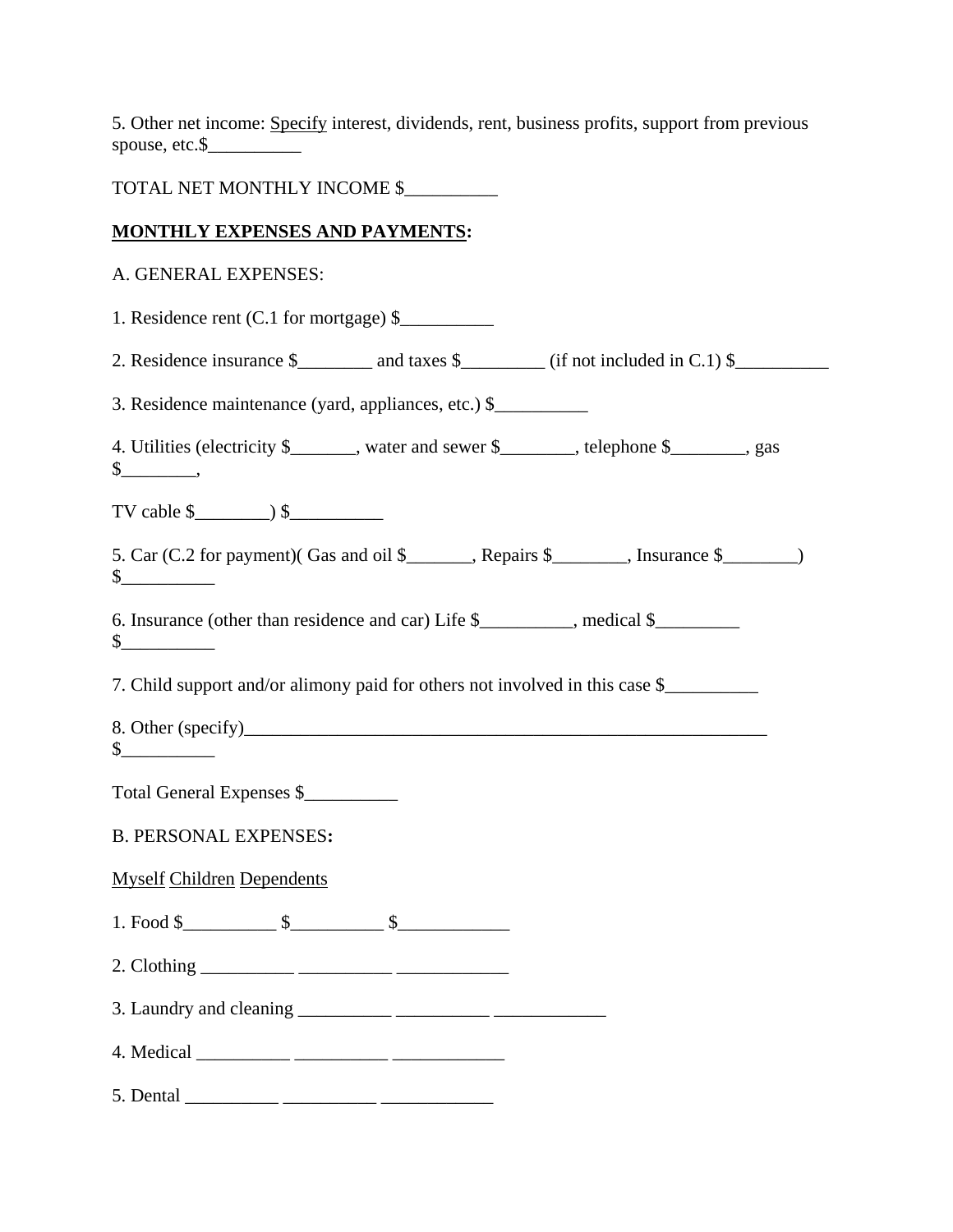| 10. Other (specify)                                                                                                                 |  |                             |
|-------------------------------------------------------------------------------------------------------------------------------------|--|-----------------------------|
| <u> 2000 - Jan James James, martin amerikan bahasa (j. 1918).</u>                                                                   |  |                             |
| Total Personal Expenses $\frac{1}{2} + \frac{1}{2}$ + $\frac{1}{2}$ + $\frac{1}{2}$ + $\frac{1}{2}$ = $\frac{1}{2}$ = $\frac{1}{2}$ |  |                             |
| C. INSTALLMENT PAYMENTS ON DEBTS:                                                                                                   |  |                             |
| Monthly                                                                                                                             |  |                             |
| <b>Creditor Balance Payments</b>                                                                                                    |  |                             |
| 1. Residence                                                                                                                        |  | $\frac{\text{S}}{\text{S}}$ |
| $\frac{1}{2}$                                                                                                                       |  |                             |
|                                                                                                                                     |  |                             |
|                                                                                                                                     |  |                             |
|                                                                                                                                     |  |                             |
|                                                                                                                                     |  |                             |
|                                                                                                                                     |  |                             |
|                                                                                                                                     |  |                             |
| 3. Furniture, etc.                                                                                                                  |  |                             |
|                                                                                                                                     |  |                             |
|                                                                                                                                     |  |                             |
|                                                                                                                                     |  |                             |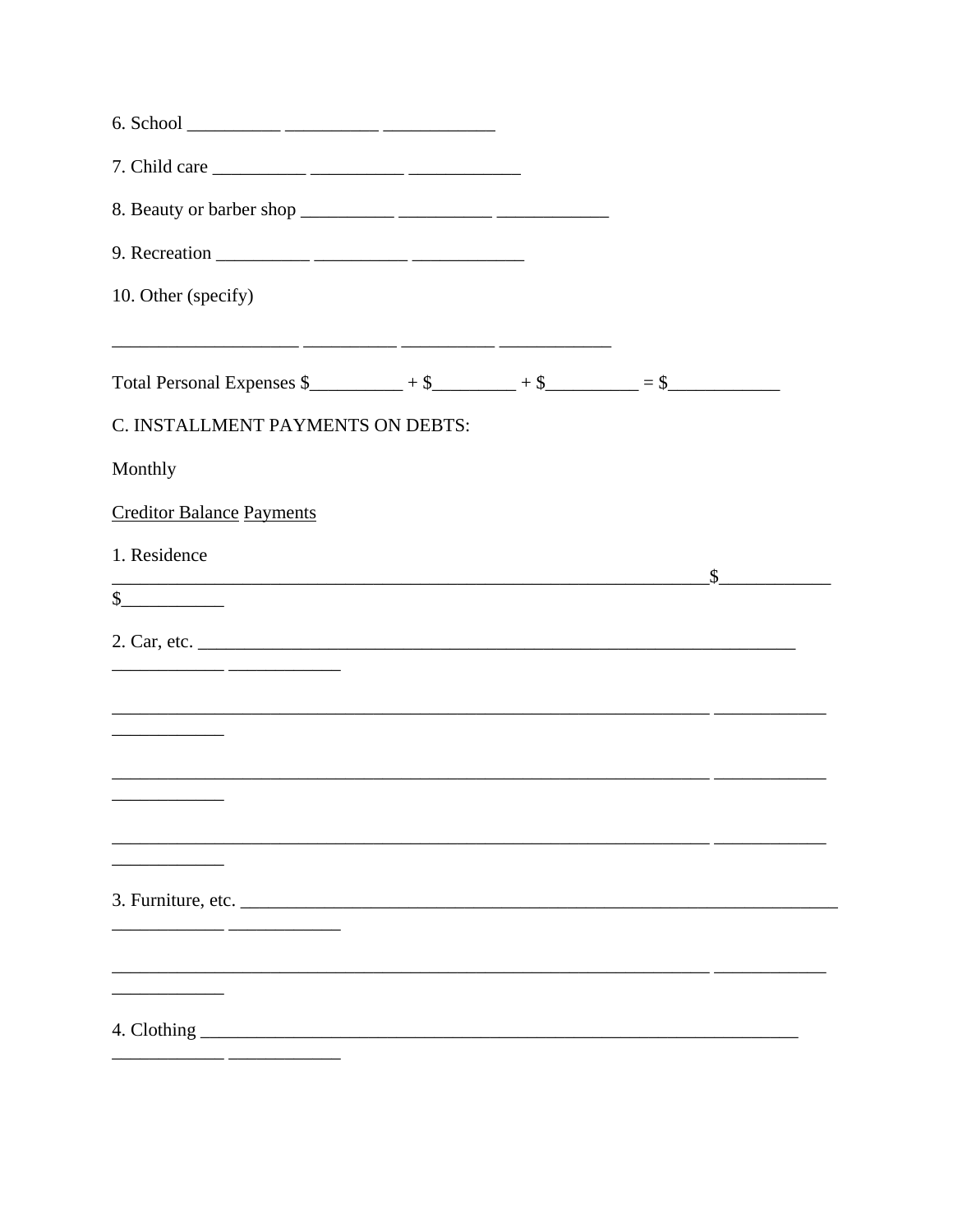\_\_\_\_\_\_\_\_\_\_\_\_ \_\_\_\_\_\_\_\_\_\_\_\_

\_\_\_\_\_\_\_\_\_\_\_\_

\_\_\_\_\_\_\_\_\_\_\_\_

Total Installment Debts \$\_\_\_\_\_\_\_\_\_\_\_

| TOTAL MONTHLY EXPENSES AND PAYMENTS (ALL OF A, B, AND C) \$_ |  |  |
|--------------------------------------------------------------|--|--|
|                                                              |  |  |

\_\_\_\_\_\_\_\_\_\_\_\_\_\_\_\_\_\_\_\_\_\_\_\_\_\_\_\_\_\_\_\_\_\_\_\_\_\_\_\_\_\_\_\_\_\_\_\_\_\_\_\_\_\_\_\_\_\_\_\_\_\_\_\_ \_\_\_\_\_\_\_\_\_\_\_\_

 $\frac{1}{2}$  , and the set of the set of the set of the set of the set of the set of the set of the set of the set of the set of the set of the set of the set of the set of the set of the set of the set of the set of the set

### **DEBTS WITHOUT FIXED PAYMENTS:** (Not listed in C above)

Creditor Date Amount Balance

| $\frac{1}{2}$ |                                                                                                                                                                                                                                                                                                                                                                                                                                                                                                                                                                                                                                                                                                                                                                                                   |
|---------------|---------------------------------------------------------------------------------------------------------------------------------------------------------------------------------------------------------------------------------------------------------------------------------------------------------------------------------------------------------------------------------------------------------------------------------------------------------------------------------------------------------------------------------------------------------------------------------------------------------------------------------------------------------------------------------------------------------------------------------------------------------------------------------------------------|
| s             | $\frac{1}{2} \left( \frac{1}{2} \right) \left( \frac{1}{2} \right) \left( \frac{1}{2} \right) \left( \frac{1}{2} \right) \left( \frac{1}{2} \right) \left( \frac{1}{2} \right) \left( \frac{1}{2} \right) \left( \frac{1}{2} \right) \left( \frac{1}{2} \right) \left( \frac{1}{2} \right) \left( \frac{1}{2} \right) \left( \frac{1}{2} \right) \left( \frac{1}{2} \right) \left( \frac{1}{2} \right) \left( \frac{1}{2} \right) \left( \frac{1}{2} \right) \left( \frac$<br>$\frac{1}{2}$ $\frac{1}{2}$ $\frac{1}{2}$ $\frac{1}{2}$ $\frac{1}{2}$ $\frac{1}{2}$ $\frac{1}{2}$ $\frac{1}{2}$ $\frac{1}{2}$ $\frac{1}{2}$ $\frac{1}{2}$ $\frac{1}{2}$ $\frac{1}{2}$ $\frac{1}{2}$ $\frac{1}{2}$ $\frac{1}{2}$ $\frac{1}{2}$ $\frac{1}{2}$ $\frac{1}{2}$ $\frac{1}{2}$ $\frac{1}{2}$ $\frac{1}{2}$ |
| $\frac{1}{2}$ | $\frac{1}{\sqrt{1-\frac{1}{2}}\left(\frac{1}{2}-\frac{1}{2}\right)}$                                                                                                                                                                                                                                                                                                                                                                                                                                                                                                                                                                                                                                                                                                                              |
| $\frac{1}{2}$ | $\sim$                                                                                                                                                                                                                                                                                                                                                                                                                                                                                                                                                                                                                                                                                                                                                                                            |

I make oath that the foregoing entries for my income and debts are true and correct to the best of my knowledge, information, and belief and that the general and

personal expenses are good estimates for the next \_\_\_\_\_\_\_ months based on averages from the last \_\_\_\_\_\_\_ months and/or other information.

\_\_\_\_\_\_\_\_\_\_\_\_\_\_\_\_\_\_\_\_\_\_\_\_\_\_\_\_\_\_\_\_\_\_\_\_\_\_\_\_\_\_\_\_\_\_\_\_\_\_\_\_\_\_\_\_\_\_\_\_\_

\_\_\_\_\_\_\_\_\_\_\_\_\_\_\_\_\_\_\_\_\_\_\_\_\_\_\_\_\_\_\_\_\_\_\_\_\_\_\_\_\_\_\_\_\_\_\_\_\_\_\_\_\_\_\_\_\_\_\_\_

#### STATE OF TENNESSEE

#### COUNTY OF MAURY

Sworn to and subscribed before me, this \_\_\_\_\_\_\_ day of \_\_\_\_\_\_\_\_\_\_\_\_\_\_\_\_\_\_\_\_\_\_\_\_\_, 20\_\_\_\_\_\_.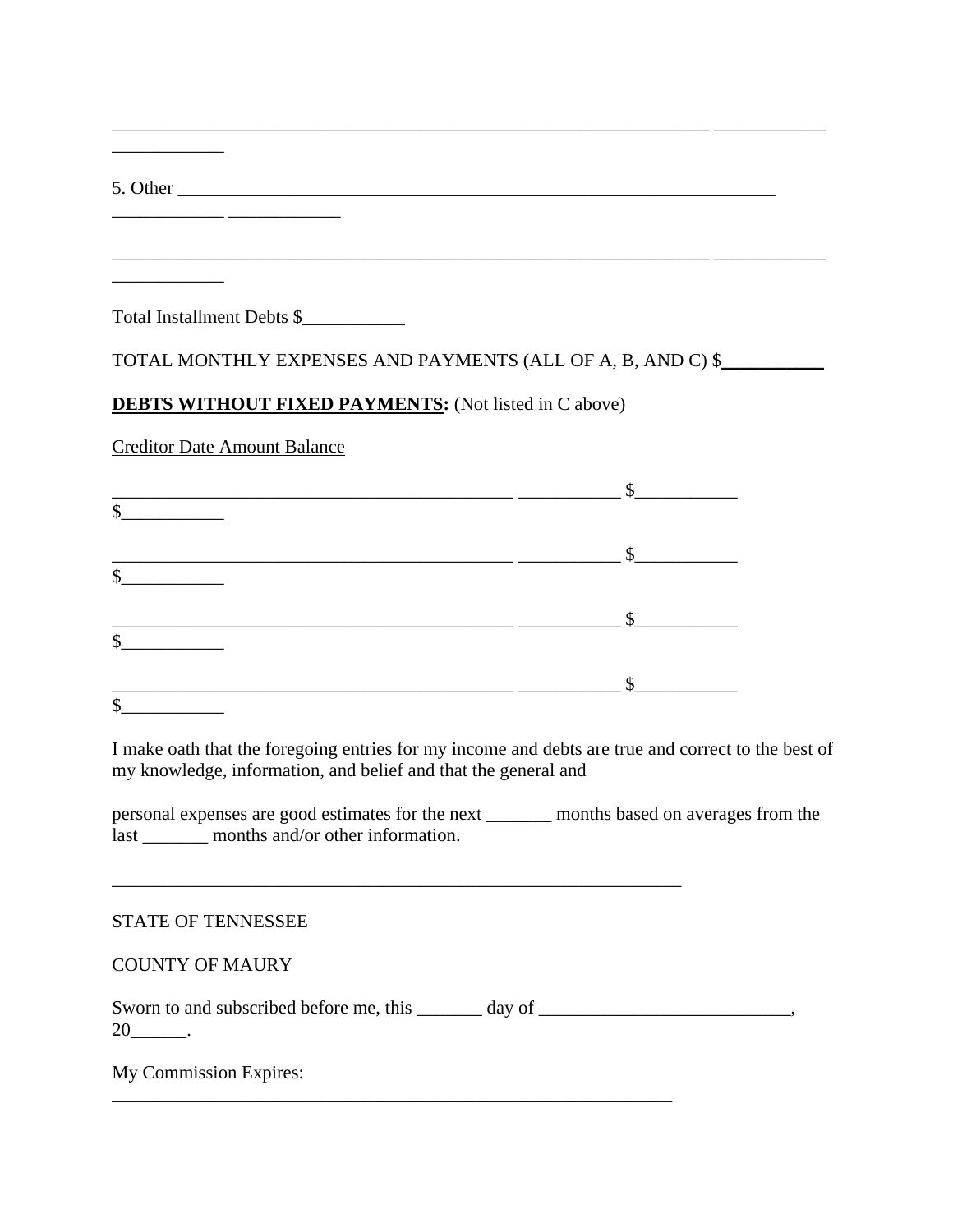#### \_\_\_\_\_\_\_\_\_\_\_\_\_\_\_\_\_\_\_\_\_\_\_\_\_\_\_\_\_ NOTARY PUBLIC

#### STATE OF TENNESSEE ) IN THE CIRCUIT COURT FOR COUNTY, TENNESSEE

v. )

 $) NO.$ 

Defendant

#### **ARRAIGNMENT - SCHEDULING ORDER**

(Defendant Appearing)

The defendant came into open court this date with defendant's attorney of record and, after being informed of the substance of the indictment and waiving a formal reading, entered a plea of not guilty. The defendant and defendant's attorney acknowledged receipt of copies of both the indictment and this order, which binds the parties to the following schedule:

**1. Discovery requests date:** \_\_\_\_\_\_\_\_\_\_\_\_\_\_\_\_\_\_\_\_\_\_\_\_\_\_\_\_\_\_\_. If the state does not voluntarily deliver to defendant a complete discovery package at arraignment, Defendant's request for discovery must be served upon the district attorney general no later than 15 days following arraignment, and the district attorney general shall respond within 10 days thereafter.

# **2. Pre-Trial Diversion application date:** \_\_\_\_\_\_\_\_\_\_\_\_\_\_\_\_\_\_\_\_\_\_\_\_\_\_\_\_\_\_\_. An application

for pre-trial diversion must be filed and served upon the district attorney general no later than 40 days following arraignment. The district attorney general shall respond within 40 days thereafter.

**3. Pre-Trial Motion filing date:**  $\blacksquare$  . Pre-trial motions must be filed and served upon opposing counsel no later than 40 days following arraignment and will comply with the particularity requirement of T.R.Crim.P. 48. Responses to these motions, where necessary, must be filed no later than 10 days after the receipt thereof. A motion which may require the resolution of an issue of law and every motion in which legal authority is relied upon, shall be accompanied by a memorandum of law and facts in support thereof. Motions in limine may be filed subsequent to this date where necessary as a result of information obtained in response to a pre-trial motion; however, such a motion will not be entertained if addressing any subject matter more appropriately brought under a T.R.Crim.P. 12 motion.

**4. Criminal Motion day:** All motions pending in this case will be disposed of on this date unless special arrangements are made earlier with the court for another date.

**5. Settlement Date:** \_\_\_\_\_\_\_\_\_\_\_\_\_\_\_\_\_\_\_\_\_\_\_\_\_\_\_\_\_\_\_\_\_\_. Any case not settled by agreement by this date will be given a trial date as soon thereafter as possible. After the case is docketed for trial, a negotiated plea may be refused by the court and the case may only be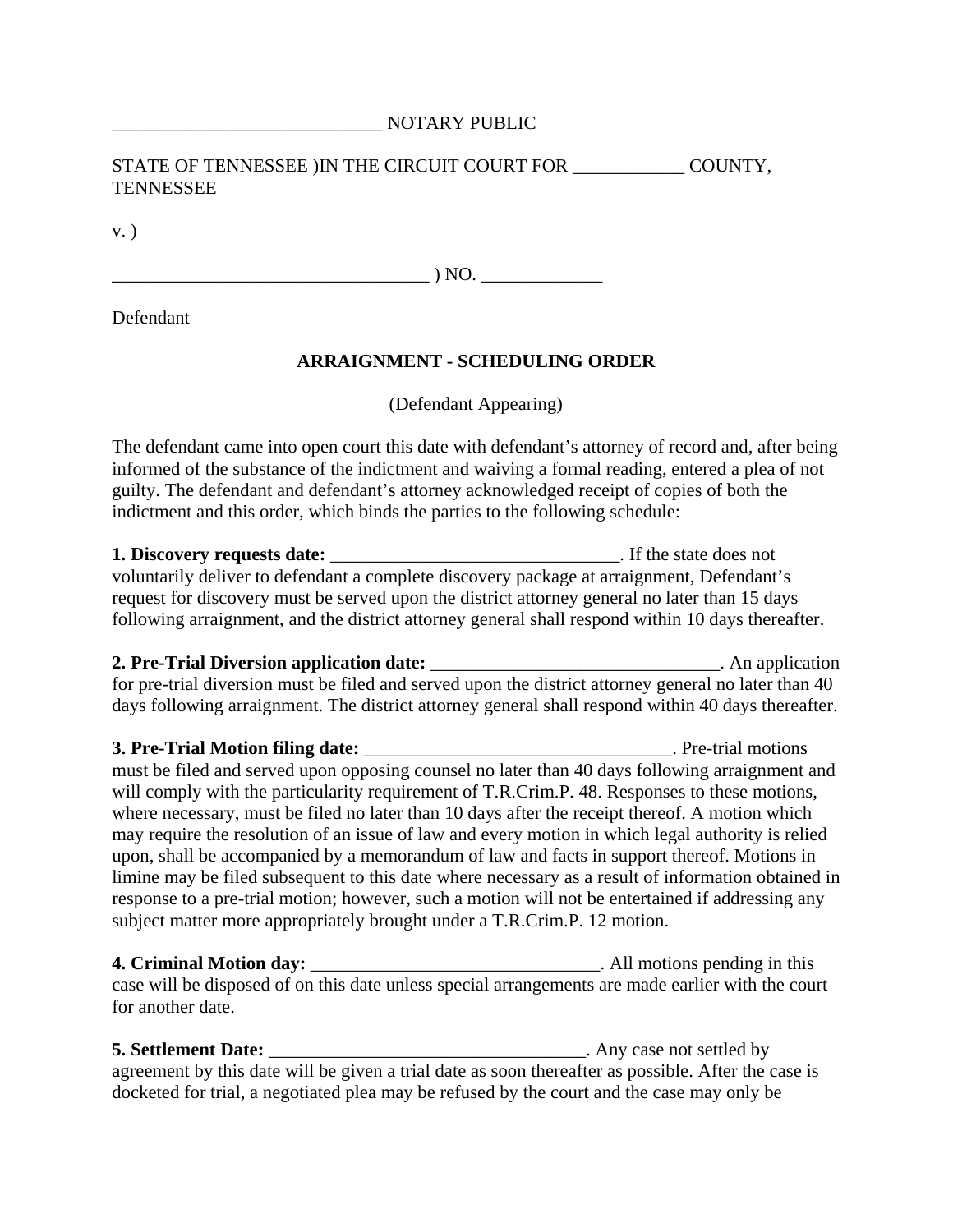resolved by trial or by the entry of a plea of guilty to the indictment. In the later event, the court will not be bound to accept any recommendation with regard to sentencing.

**6. Docket Day:** (check one) \_\_\_\_\_\_\_ the \_\_\_\_\_\_\_\_\_\_\_\_\_\_ Monday of each month

\_\_\_\_\_\_ the Tuesday after the \_\_\_\_\_\_\_\_\_\_\_\_\_ Monday of each month

\_\_\_\_\_\_ the Thursday after the \_\_\_\_\_\_\_\_\_\_\_\_\_ Monday of each month

**All persons presently charged in this court** with committing a criminal offense, except those persons whose cases were earlier set for trial on a day certain or whose cases have been concluded in this court and are now on appeal, **will be present in court on this date with their attorney.**

DATED this \_\_\_\_\_\_\_\_ day of \_\_\_\_\_\_\_\_\_\_\_\_\_\_\_\_\_\_\_, 20\_\_\_.

Attorney for State Judge

Attorney for Defendant

Defendant

DOB SS# Reg. Voter?

Place of Birth Race If yes, what county?

STATE OF TENNESSEE ) IN THE CIRCUIT COURT FOR \_\_\_\_\_\_\_\_\_\_\_\_\_\_\_\_\_\_\_\_\_\_ COUNTY, **TENNESSEE** 

v. )

\_\_\_\_\_\_\_\_\_\_\_\_\_\_\_\_\_\_\_\_\_\_\_\_\_\_\_\_\_ ) NO. \_\_\_\_\_\_\_\_\_\_\_\_\_

Defendant

## **ARRAIGNMENT - SCHEDULING ORDER**

(Defendant Not Appearing)

The undersigned defendant along with defendant's retained attorney waives the defendant's appearance for arraignment, acknowledges receipt of copies of the indictment and this order, waives formal reading of the indictment, and pleads "not guilty" to all charges in the abovenumbered case. This order binds the parties to the following schedule:

**1. Discovery requests date:**  $\blacksquare$  . If the state does not voluntarily deliver to defendant a complete discovery package at arraignment, Defendant's request for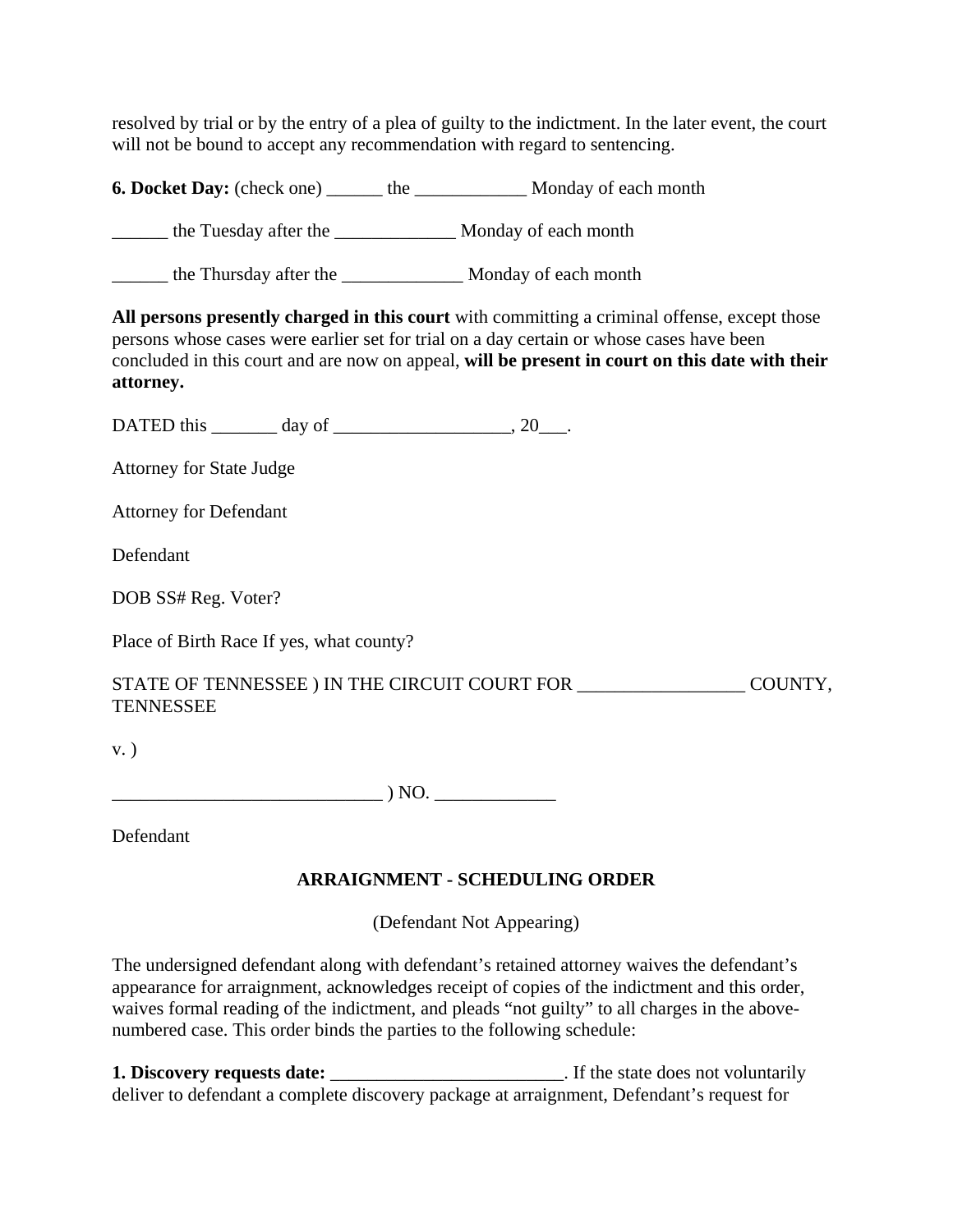discovery must be served upon the district attorney general no later than 15 days following arraignment, and the district attorney general shall respond within 10 days thereafter.

**2. Pre-Trial Diversion application date:** \_\_\_\_\_\_\_\_\_\_\_\_\_\_\_\_\_\_\_\_\_\_\_\_\_\_\_\_\_\_\_. An application for pre-trial diversion must be filed and served upon the district attorney general no later than 40 days following arraignment. The district attorney general shall respond within 40 days thereafter.

**3. Pre-Trial Motion filing date:**  $\blacksquare$  Pre-trial motions must be filed and served upon opposing counsel no later than 40 days following arraignment and will comply with the particularity requirement of T.R.Crim.P. 48. Responses to these motions, where necessary, must be filed no later than 10 days after the receipt thereof. A motion which may require the resolution of an issue of law and every motion in which legal authority is relied upon, shall be accompanied by a memorandum of law and facts in support thereof. Motions in limine may be filed subsequent to this date where necessary as a result of information obtained in response to a pre-trial motion; however, such a motion will not be entertained if addressing any subject matter more appropriately brought under a T.R.Crim.P. 12 motion.

**4. Criminal Motion day:** The same of the set of the set of the set of the set of the set of the set of the set of the set of the set of the set of the set of the set of the set of the set of the set of the set of the set case will be disposed of on this date unless special arrangements are made earlier with the court for another date.

**5. Settlement Date:** \_\_\_\_\_\_\_\_\_\_\_\_\_\_\_\_\_\_\_\_\_\_\_\_\_\_\_\_\_\_\_\_\_. Any case not settled by agreement by this date will be given a trial date as soon thereafter as possible. After the case is docketed for trial, a negotiated plea will not be accepted by the court and the case may only be resolved by trial or by the entry of a plea of guilty to the indictment. In the later event, the court will not be bound to accept any recommendation with regard to sentencing.

**6. Docket Day:** (check one) the Monday of each month

\_\_\_\_\_\_ the Tuesday after the \_\_\_\_\_\_\_\_\_\_\_\_\_ Monday of each month

\_\_\_\_\_\_ the Thursday after the \_\_\_\_\_\_\_\_\_\_\_\_\_ Monday of each month

**All persons presently charged in this court** with committing a criminal offense, except those persons whose cases were earlier set for trial on a day certain or whose cases have been concluded in this court and are now on appeal, **will be present in court on this date with their attorney.**

DATED this  $\qquad \qquad \text{day of} \qquad \qquad .20$ 

Attorney for State Judge

Attorney for Defendant

Defendant